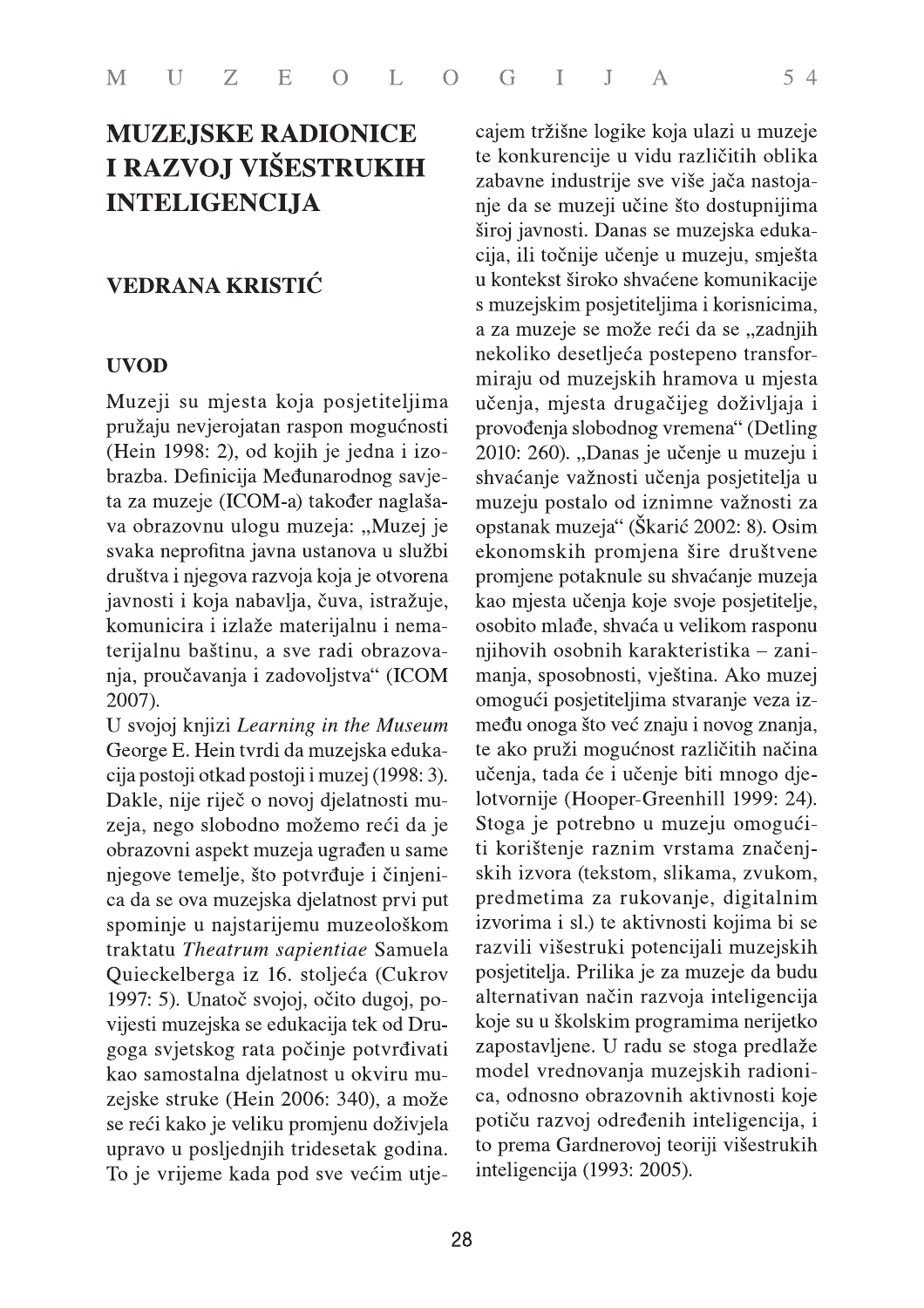Riječ je, doduše, tek o konceptualnome modelu koji bi mogao poslužiti kao temelj za daljnju detaljnu razradu i testiranje. Također se njime može koristiti kao alatom vrednovanja u muzejima jer je tek objektivnim promatranjem djelatnosti i uočavanjem uspješnosti provedbe i utjecaja višestrukih aspekata muzejskih programa moguće postići željen učinak i kod posjetitelja i u samoj ustanovi.

Međutim, prije same analize potrebno je detaljnije objasniti teoriju višestrukih inteligencija i značajke svake od njih.

## **GARDNEROVA TEORIJA** VIŠESTRUKIH INTELIGENCIJA

Inteligencija bi se najkraće mogla opisati kao jedna vrlo složena kognitivna sposobnost. U Velikom rječniku hrvatskoga jezika inteligencija je definirana kao "sposobnost shvaćanja i laganog snalaženja u novim prilikama, sposobnost otkrivanja zakonitosti u odnosima među činjenicama i rješavanju problema; oštroumnost, bistrina duha, pamet" (Anić 2009: 44). Gardner inteligenciju promatra kao dvije vrste sposobnosti. Prva se odnosi na sposobnost rješavanja problema, a druga na sposobnost oblikovanja proizvoda u određenome kontekstualnom i prirodnom okružju (Gardner 1993: 7). Drugim riječima, Gardner smatra da je inteligencija neodvojivo povezana s kulturom i određenim razdobljem. Primjerice, u našoj kulturi, kada se govori o inteligenciji, gotovo se isključivo misli na logičko-matematičku te lingvističku inteligenciju dok su druge vrste inteligencija gotovo u potpunosti isključene ili su pak marginalno zastupljene. Kriteriji određivanja sposobnosti temelje se na testovima inteligencije, a test koji mjeri

kvocijent inteligencije (IQ) uspostavio se kao glavna i osnovna indicija nečijih sposobnosti. Iako se danas smatra da testovi kvocijenta inteligencije služe za određivanje "opće inteligencije", prava je istina da se radilo o testu kojim se trebalo utvrditi koja će djeca biti uspješna u školovanju, a koja neće. Stoga se može reći da testovi kvocijenta inteligencije služe za mjerenje "školske", a ne "opće" inteligencije (Davis i Gardner 1999: 100).

Upravo se na primjeru testova kvocijenta inteligencije najbolje vidi koliko je današnje shvaćanje inteligencije usmjereno na logičko-matematičku, prostornu te lingvističku inteligenciju. Da bi se vidjelo koliko važnost određene inteligencije može varirati ovisno o povijesno-društvenom razdoblju, može se uzeti primjer prapovijesti, kada su potpuno druge inteligencije bile cijenjene, poput tjelesno-kinestetičke, prostorne i prirodne. Shvaćanje fenomena inteligencije veoma je važno i za muzejske pedagoge u radu s djecom i u osmišljavanju muzejskih radionica. Dok primjerice matematička inteligencija, uz lingvističku, ima apsolutnu prevlast u školama, njezina bi uloga u većini muzeja vjerojatno bila zanemariva (Davis i Gardner 1999: 100). Potrebno je uvažavati potencijal svakog djeteta te pojedinačne razlike među djecom. Muzejske bi radionice stoga morale biti raznolike te odgovarati interesima i načinima učenja svakog djeteta.

Gotovo punih osamdeset godina nakon što su se pojavili prvi testovi za mjerenje inteligencije, Howard Gardner, profesor na Harvardovu sveučilištu, donosi izazov uobičajenom shvaćanju inteligencije. U svojoj knjizi Frames of Mind: The Theory of Multiple Intelligences iznosi stajalište da naša, zapadnjačka kultura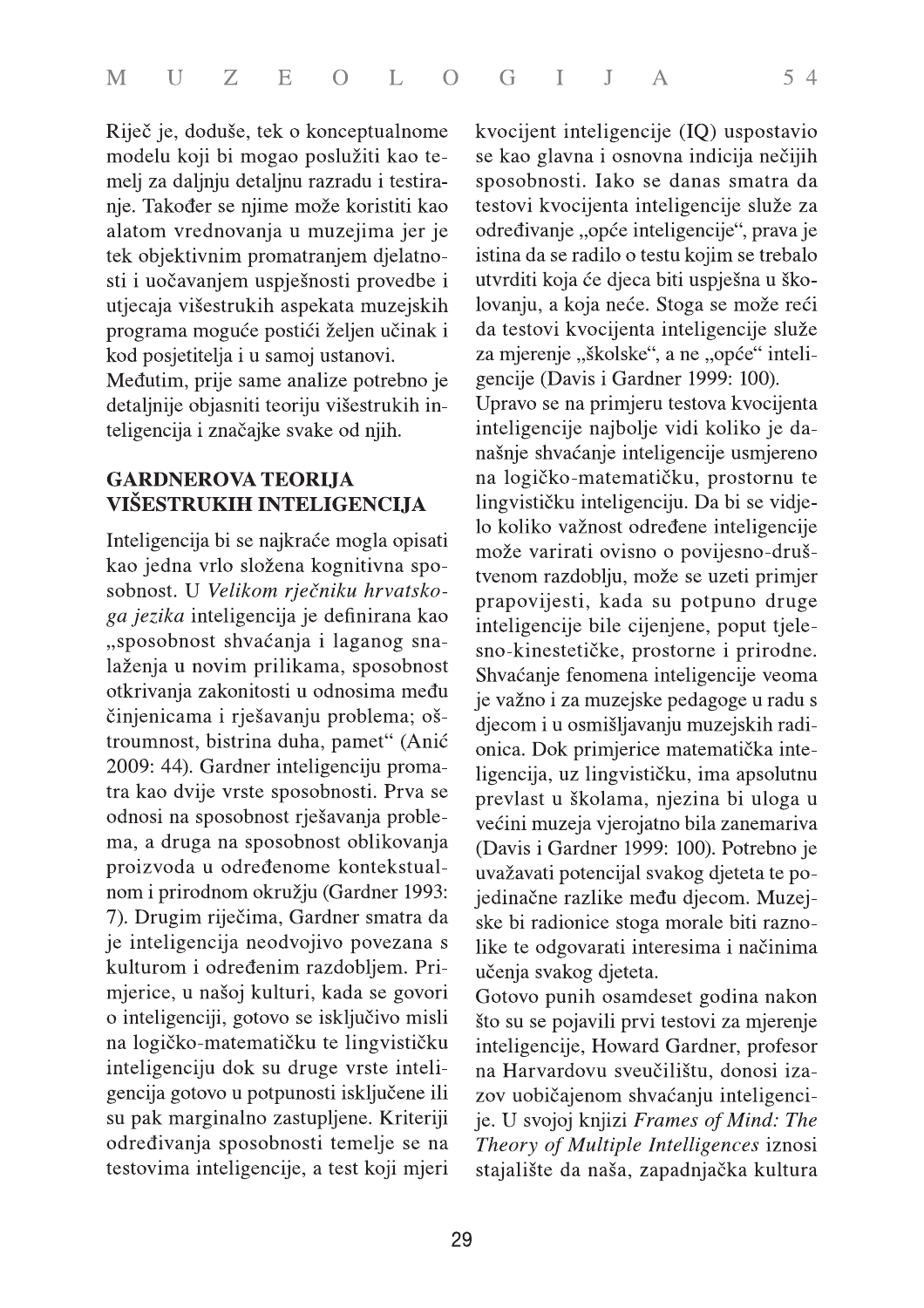inteligenciju definira preusko te predlaže postojanje barem sedam osnovnih sveobuhvatnih kategorija koje naziva inteligencijama: lingvističke, glazbene, logičko-matematičke, prostorne, tjelesno-kinestetičke, interpersonalne i intrapersonalne inteligencije (Armstrong 2006: 13). Zadnja inteligencija koju je nadodao jest prirodna inteligencija te je predložio moguénost postojanja i devete – egzistencijalne inteligencije. Ovisno o povijesnim i kulturnim okolnostima mijenjale su se i važnosti različitih inteligencija. Tako su određene inteligencije imale veću važnost u nekim prošlim razdobljima nego danas. Primjerice, tjelesno-kinestetička i prirodna inteligencija bile su više cijenjene u prošlosti, kada je većina stanovništva živjela na selu i bavila se lovom, ribolovom i poljoprivredom, stoga su ove vrste inteligencija bile iznimno važne (Armstrong 2006: 17). Gardner ističe da se u svojoj teoriji svjesno i namjerno koristi pojmom *inteligencija*, a ne pojmovima kao što su talent ili sposobnost, te dodaje da pod nazivom inteligencija često uzdižemo samo jednu vrstu koju nazivamo inteligencijom, iako zapravo postoji više njih, a o nekima od njih nikada nismo razmišljali kao o inteligencijama. Jedna od stvari koje Gardner najviše zamjera uobičajenim načinima mjerenja inteligencije jest činjenica da se osobu izdvaja iz prirodnih situacija učenja i od nje se zahtijeva rješavanje zadataka koje nikada prije nije vidjela i vrlo vjerojatno ih nikada više neće vidjeti (Armstrong 2006: 13). U prilog svojoj teoriji višestrukih inteligencija Gardner nastavlja: "Vrlo je važno da prepoznamo i njegujemo sve vrste ljudske inteligencije, kao i njihove kombinacije. Razlike među nama proizlaze iz različitih kombinacija inteligencija. Ako to prepoznamo, mislim da ćemo moći iznaći prikladniji način rješavanja mnogih problema s kojima se susrećemo u svijetu" (Armstrong 2006: 13).

## Vrste inteligencija

Prva inteligencija iz teorije višestrukih inteligencija jest lingvistička inteligencija (engl. verbal-linguistic intelligence). Riječ je o vjerojatno najtemeljitije proučavanoj ljudskoj inteligenciji (Gardner, Kornhaber i Wake 1999: 222). Lingvistička inteligencija odnosi se prije svega na sposobnost učinkovitog korištenja riječima u govoru ili u pismu. Primjeri zanimanja kod kojih je ova vrsta inteligencije visoko razvijena jesu pripovjedač, političar, govornik, odvjetnik, pjesnik, urednik, novinar, stručnjak za odnose s javnošću itd. Ova vrsta inteligencije "eksplodira" već u ranom djetinjstvu, a istu razinu zadržava sve do starosti. Poznato je da svaka osoba posjeduje sve vrste inteligencije, no one kod svakoga funkcioniraju jedinstveno. Primjerice, za učenje stranih jezika veliku važnost ima i spoznaja da većina ljudi može razviti svaku inteligenciju do zadovoljavajuće razine uz uvjet da im se pruže odgovarajući poticaji. Inteligencije nikada nisu instancije odvojene same za sebe, nego su uvijek u međusobnoj interakciji, odnosno njima se koristi istodobno i međusobno se nadopunjavaju (Posavec 2010: 57).

Još jedna važna činjenica u ovoj teoriji jest ta da postoji mnogo načina kako biti inteligentan u svakoj kategoriji. Ako se ovo pravilo primijeni na lingvističku inteligenciju, dolazi se do zaključka da osoba primjerice ne mora nužno znati čitati kako bi imala visoko razvijenu lingvističku inteligenciju. Naime, ta osoba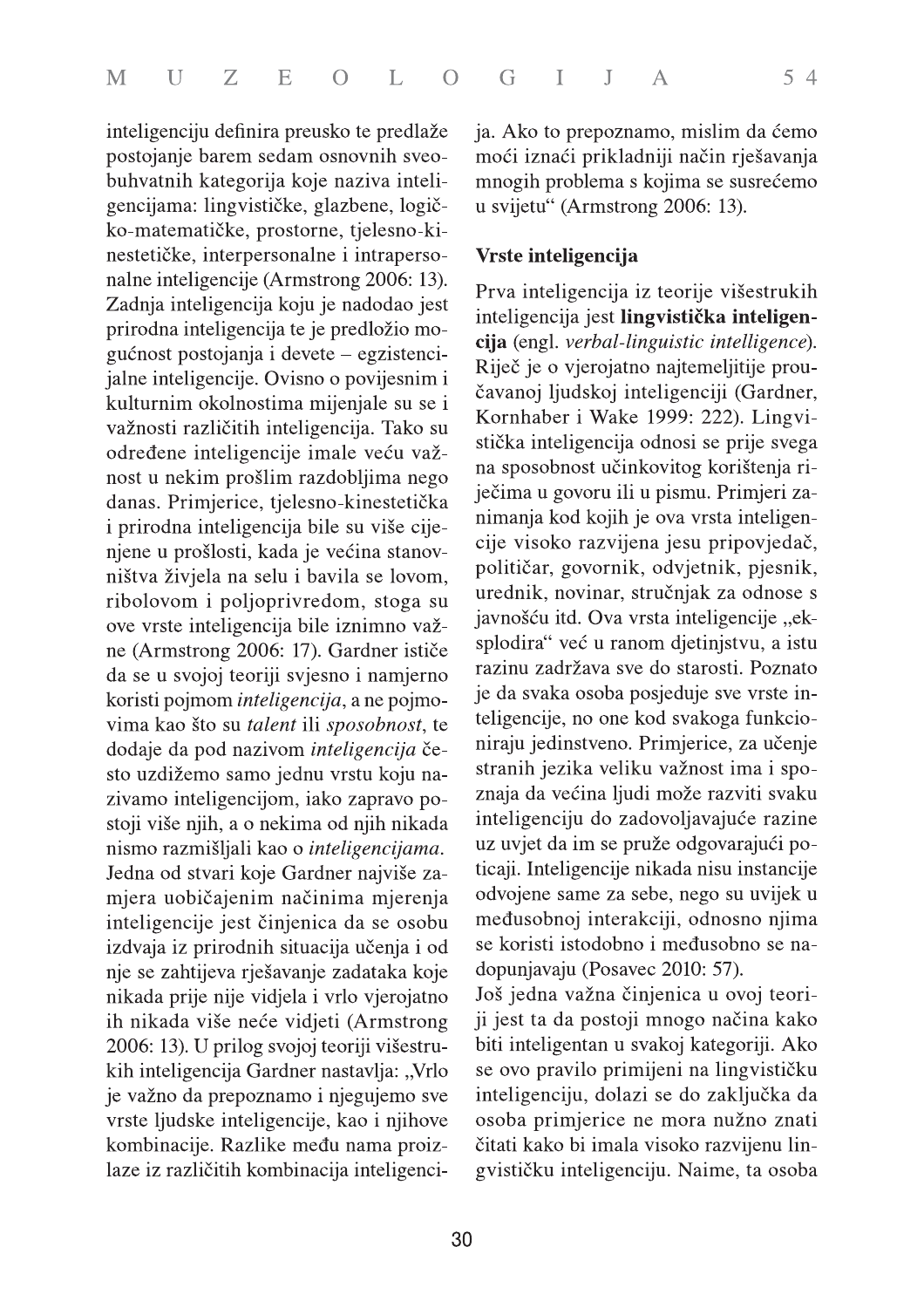možda zna dobro ispričati priču ili vic ili ima bogat rječnik, što je također pokazatelj njezine lingvističke inteligencije. U "testu" kojim se može ispitati koja je inteligencija najviše razvijena neke od tvrdnji za procjenu lingvističke inteligencije jesu: piše bolje od većine vršnjaka; priča nevjerojatne priče; dobro pamti imena, mjesta, datume ili trivijalne podatke; voli igre riječima; voli čitati knjige, voli šaljive stihove, voli slušati; ima solidan vokabular itd.

Kada se govori o muzejskim radionicama i procjeni višestrukih inteligencija njihovih polaznika, bitno je promatrati vladanje svakoga pojedinog djeteta jer to može pomoći u procjenjivanju vrsta inteligencija koje su osobito razvijene. Tako će primjerice dijete s izraženim lingvističkim sposobnostima često upadati u riječ. Takvo vladanje, koje je povezano s pojedinom inteligencijom, zapravo je svojevrstan vapaj upomoć, odnosno dijagnostički pokazatelj za poučavanje svakog djeteta/pojedinca na osobit način. Riječ je o djeci koja "misle riječima", a najdraže aktivnosti su im čitanje, pisanje, pripovijedanje te igre riječima. Osobito kreativnim i zanimljivim za dječji uzrast smatra se i pripovijedanje (engl. storytelling). O važnosti pripovijedanja, točnije o narativnim polaznim točkama, Gardner govori i u svojoj knjizi Disciplinarni um. Ističe da su priče privlačna polazna točka jer pobuđuju mnogo zanimanja. "Ljude svih dobi privlače priče. Pripovijesti, naravno, aktiviraju kako lingvističku tako i osobnu inteligenciju" (Gardner 2005: 183). Sljedeći je bitan koncept razmjena ideja ili oluje mozgova (engl. brainstorming). Pravilo je "oluje" mozgova nabrojiti sve što nam pada na pamet, odnosno stvoriti bujicu misli koja

se iznosi verbalno. Osobita je prednost razmjene ideja ta što se može primjenjivati u gotovo svim područjima, pri čemu svaka ideja treba biti uvažena. Aktivnost koja jednako tako može biti vrlo poticajna za djecu jest objavljivanje njihovih radova u časopisima, novinama, na mrežnim portalima, izložbama, radiju i sl. Osnovno je sredstvo lingvističke inteligencije jezik. Gardner navodi da je dar jezika nešto što je univerzalno i njegov je razvitak kod djece nevjerojatno stalan u svim kulturama. Čak i kod populacije gluhih osoba, kod kojih znakovni jezik nije izričito naučen, djeca teže "osmišljavanju" vlastitoga znakovnog jezika kojim se koriste (Gardner 1993: 21). I jedan od najvećih reformatora obrazovanja u povijesti, John Dewey, smatrao je jezik sredstvom za razmjenu iskustava s drugima te isticao njegovu važnost (Milutinović 2003: 116).

Druga vrsta inteligencije jest logičko-matematička inteligencija (engl. logical-mathematical intelligence). Ova inteligencija upućuje prije svega na sposobnost uspješnog korištenja brojevima, odnosno logičkim mišljenjem. Ta je vrsta inteligencije veoma bitna matematičarima, statističarima, znanstvenicima, računalnim programerima, inženjerima, financijskim stručnjacima, logičarima itd. Logičko-matematičkoj inteligenciji svojstvena je osjetljivost na logičke obrasce i odnose, premise i sudove, funkcije te ostala srodna apstraktna pitanja. Drugim riječima, logičko-matematička inteligencija uključuje upotrebu i prosudbu apstraktnih odnosa (Gardner, Kornhaber i Wake 1999: 223). Osim učinkovitog korištenja brojevima i dobrim logičkim zaključivanjem za ljude s visokim stupnjem razvijenosti ove inteligencije tipično je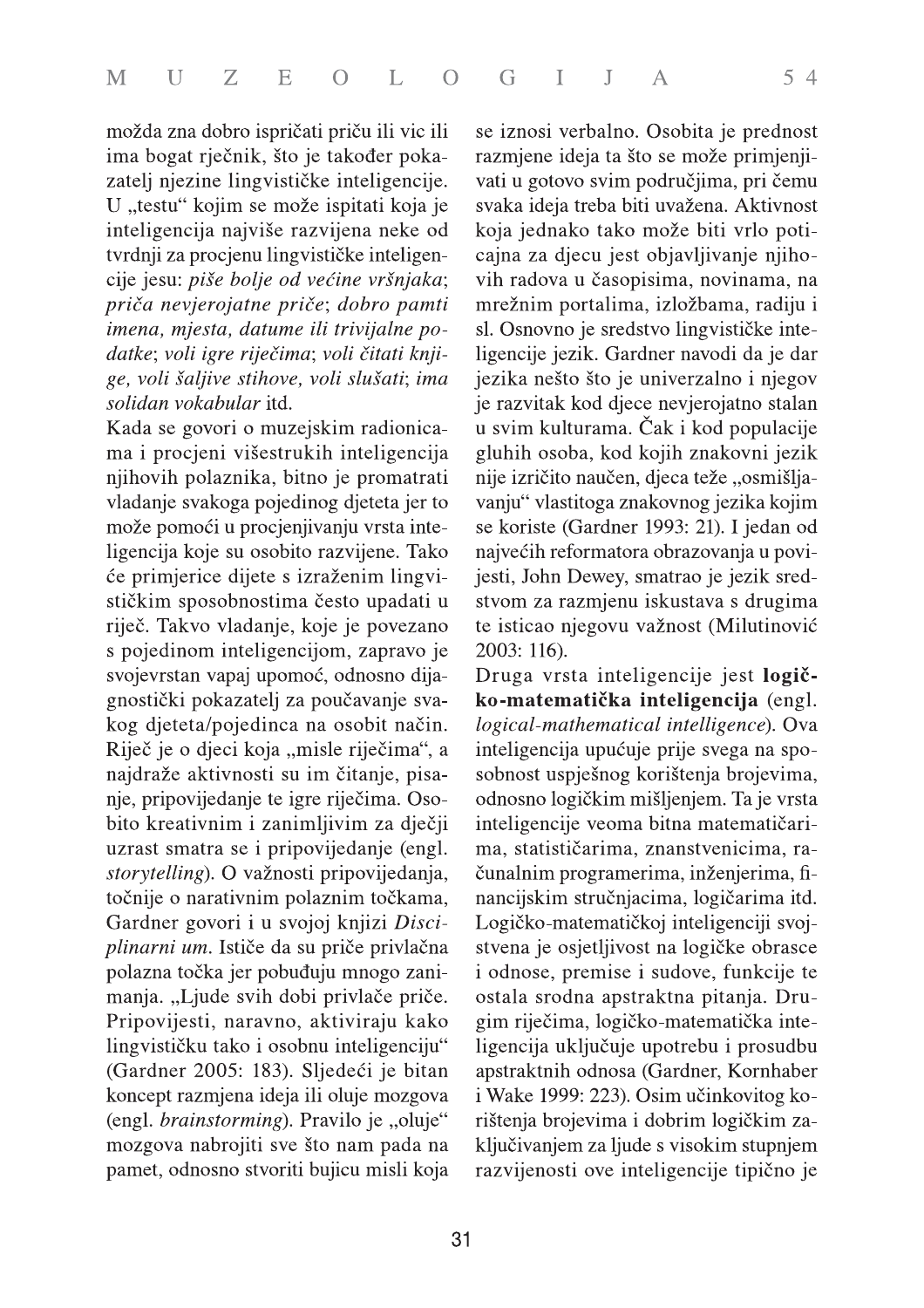i lako uočavanje uzročno-posljedičnih veza, otkrivanje različitih obrazaca te sposobnost kategorizacije, klasifikacije, uopćavanja, zaključivanja, računanja i provjera hipoteza (Posavec 2010: 56). Logičko-matematička inteligencija, zajedno s lingvističkom i prostornom inteligencijom, čini osnovu na kojoj se temelje svi testovi kvocijenta inteligencije. Kada se govori o matematičkoj inteligenciji, ne može se ne spomenuti primjer idiota savanta koji bez imalo problema napamet izvode složene matematičke operacije, a na drugim su područjima tragično zaostali (Gardner 1993: 20).

Sljedeća je vrsta inteligencije prostorna inteligencija (engl. spatial-visual intelligence). Ona podrazumijeva sposobnost opažanja vizualno-prostornog svijeta (kod lovaca, skauta, vodiča i sl.) odnosno oblikovanja tih informacija (kod dizajnera interijera, arhitekata, umjetnika ili izumitelja). Glavne su značajke prostorne inteligencije osjetljivost na boje, linije, likove, oblike, prostor te njihove međusobne odnose. U središtu ove inteligencije nalazi se sposobnost vizualizacije, grafičkog predstavljanja prostornih i vidnih ideja ili orijentacije u prostornoj matrici. Gardner smatra da je svaka inteligencija duboko ukorijenjena u evoluciju, i ljudsku i evoluciju drugih vrsta. Primjerice, prostorna inteligencija može se uočiti već u prapovijesti, na osnovi prikaza u špilji Lascaux. Može se povući paralela i sa životinjskim svijetom te navesti primjer pčela u potrazi za cvijećem (Armstrong 2006: 17).

Zanimljiva je činjenica da prostorna inteligencija ne ovisi isključivo o vidnim osjetima te da je imaju i slijepe i slabovidne osobe. Ona se, među ostalim, očituje u njihovoj sposobnosti zamišljanja trodimenzionalnih slika te u sposobnosti samostalnog kretanja. Muzeji bi svakako trebali voditi računa o tome da ne budu isključivi te bi u skladu s tim trebali i svoje programe prilagoditi osobama s invalidnošću. Ova inteligencija uglavnom se prestaje razvijati u srednjoj fazi djetinjstva, osim ako se na neki način ne potiče, kao primjerice u slikarstvu u zapadnom svijetu. Međutim, ona postoji i izvan područja vizualnih umjetnosti, primjerice u kirurgiji, geografiji i pomorstvu (Gardner, Kornhaber i Wake 1999:  $224$ ).

Četvrta je vrsta inteligencije tjelesno-kinestetička inteligencija (engl. bodily-kinesthetic intelligence). Ovu vrstu inteligencije označuje korištenje mentalnim sposobnostima za koordinaciju tjelesnih pokreta, zatim sposobnost služenja cijelim tijelom u izražavanju misli i osjećaja, kao što je to slučaj kod plesa. Tjelesno-kinestetička inteligencija također se odnosi na mogućnost korištenja rukama pri izradi predmeta (kod kipara, mehaničara, kirurga) te na dobru koordinaciju tijela, kao kod sportskih aktivnosti (Posavec 2010: 56). Od svih dosad nabrojenih inteligencija upravo je ova najčešće osporavana te najviše odstupa od tradicionalnog pogleda na inteligenciju (Gardner, Kornhaber i Wake 1999: 226). Lewis Terman, američki psiholog, u tome je otišao najdalje nazivajući poremećenim svakoga tko misli da je osoba koja može odigrati dobru bejzbolsku utakmicu jednako inteligentna kao netko tko može riješiti matematičku jednadžbu. S druge strane, psiholog Tim Gallwey brani ovu vrstu inteligencije navodeći primjer s teniskih terena (Gardner 1993: 19). U trenutku kada tenisač treba uzvratiti na servis, njegovo tijelo i mozak moraju izvršiti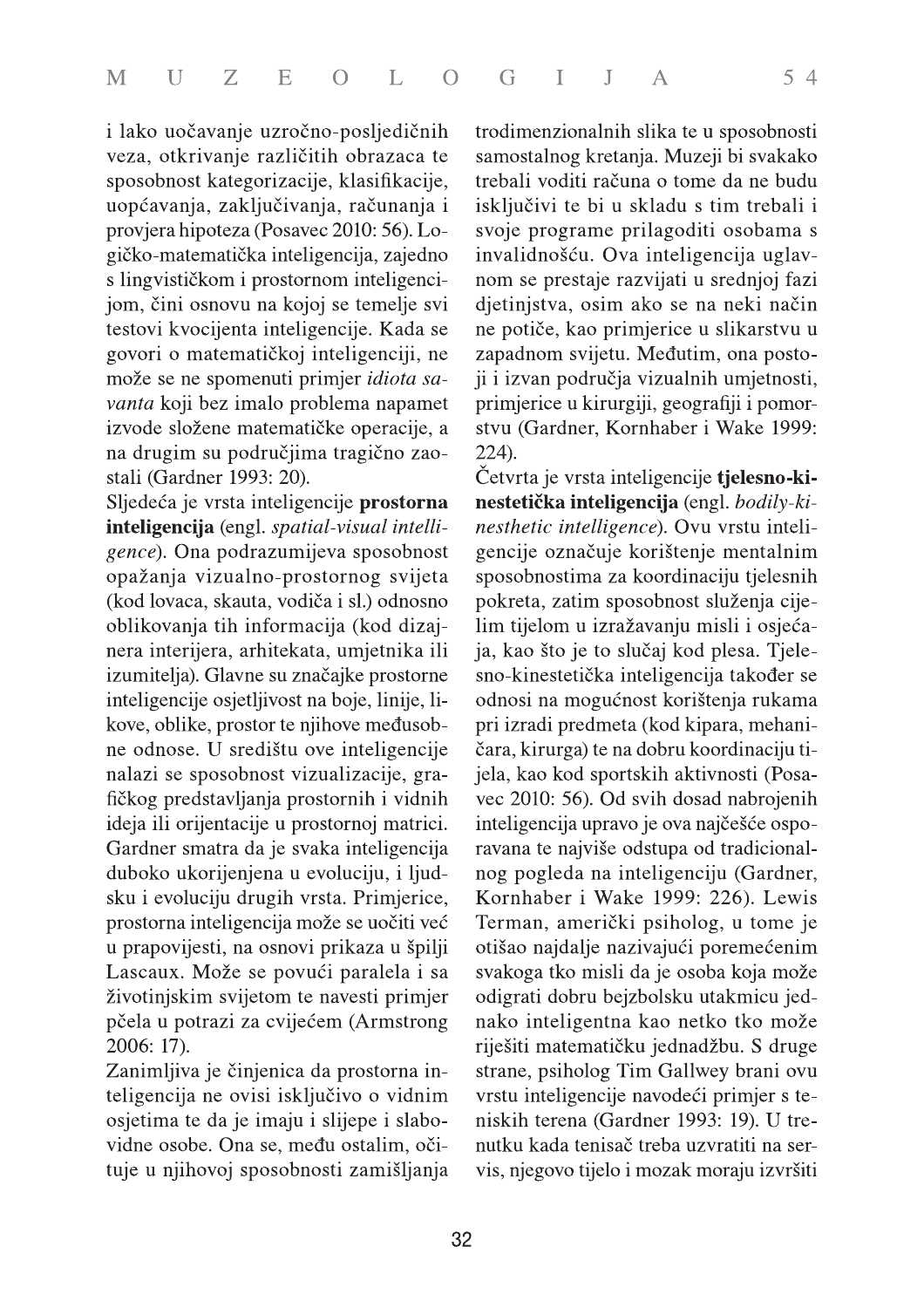složene radnje u jednoj sekundi ili kraće. Tenisač primjerice mora procijeniti koja je brzina loptice, koliko je ubrzanje, uzeti u obzir jačinu vjetra itd. Sve to mozak mora učiniti u suradnji s mišićima i to u veoma kratkom intervalu.

Sljedeća vrsta inteligencije povezana je s opažanjem, razlikovanjem, prenošenjem i izražavanjem glazbenih oblika. Riječ je o glazbenoj inteligenciji (engl. musical intelligence) u čijem je središtu osjetljivost na ritam, ton ili melodiju glazbenog djela. Poput prethodne inteligencije i ova je često osporavana. No istraživanja nadarene djece i slučaj *idiota savanta* pokazali su da je glazbena inteligencija neovisna o ostalim vrstama inteligencije. Za razliku od lingvističke inteligencije, koja se može veoma dobro razviti i bez posebne poduke, visokorazvijena glazbena inteligencija zahtijeva intenzivno i dugogodišnje vježbanje (Gardner, Kornhaber i Wake 1999: 222). Brojni arheološki nalazi različitih glazbenih instrumenata dokaz su ranoga evolucijskog razvoja glazbene inteligencije (Armstrong 2006: 17).

Interpersonalna inteligencija (engl. *interpersonal intelligence*) odnosi se na zapažanje i razlikovanje raspoloženja, namjera, motiva i osjećaja drugih ljudi. Može uključivati osjetljivost na izraze ljudskih lica, kao i na glasove i pokrete. Osoba s razvijenom interpersonalnom inteligencijom često može "pročitati" namjere i želje drugih ljudi, čak i onda kada se oni trude sakriti ih (Gardner 1993: 23). Za ljudsku vrstu socijalna je interakcija oduvijek bila veoma važna. Već u prapovijesnim društvima vještine potrebne za lov i obradu zemlje zahtijevale su sudjelovanje i suradnju većeg broja ljudi. I današnje potrebe za suradnjom među ljudima, vodstvom, organizacijom i solidarnošću vuku korijene upravo odatle (Gardner 1993: 24). U prilog ovoj vrsti inteligencije ide i učenje Vigotskoga koji je smatrao da začetke inteligencije treba tražiti u socijalnoj interakciji, dakle u interakciji s drugim ljudima (Hein 1998: 149).

Za razliku od interpersonalne inteligencije koja je usmjerena na druge ljude, intrapersonalna inteligencija (engl. intrapersonal intelligence) odnosi se na sposobnost spoznavanja samoga sebe i djelovanja na temelju toga. Glavne su značajke ove inteligencije stvaranje vjerne slike o sebi, vlastitim sposobnostima i ograničenjima, zatim svijest o vlastitim raspoloženjima, namjerama, motivima, temperamentu i željama. Ljudi s razvijenom ovom vrstom inteligencije posjeduju zavidnu razinu samodiscipline, samopoštovanja i samorazumijevanja (Posavec  $2010:57$ ).

Osma inteligencija, uvrštena naknadno u prvotni model sa sedam inteligencija, nazvana je prirodnom inteligencijom (engl. naturalistic intelligence). Označuje sposobnost prepoznavanja i klasificiranja različitih vrsta biljnoga i životinjskog svijeta iz našeg okružja. Osnovna je značajka ove vrste inteligencije osjetljivost na druge prirodne pojave (primjerice na planine, oblake i slično). Za ljude koji su odrasli u urbanim sredinama ova se inteligencija odnosi na sposobnost razlikovanja neživih oblika, kao što su automobili, tenisice, omoti CD-a i slično.

Kao što je već spomenuto, Gardner je istaknuo mogućnost postojanja i devete, egzistencijalne inteligencije (engl. existential intelligence). Definira je kao zaokupljenost temeljnim životnim pitanjima te opisuje ovako: "Sposobnost za određivanjem vlastitog mjesta u odnosu na krajnje dosege kozmosa – beskrajno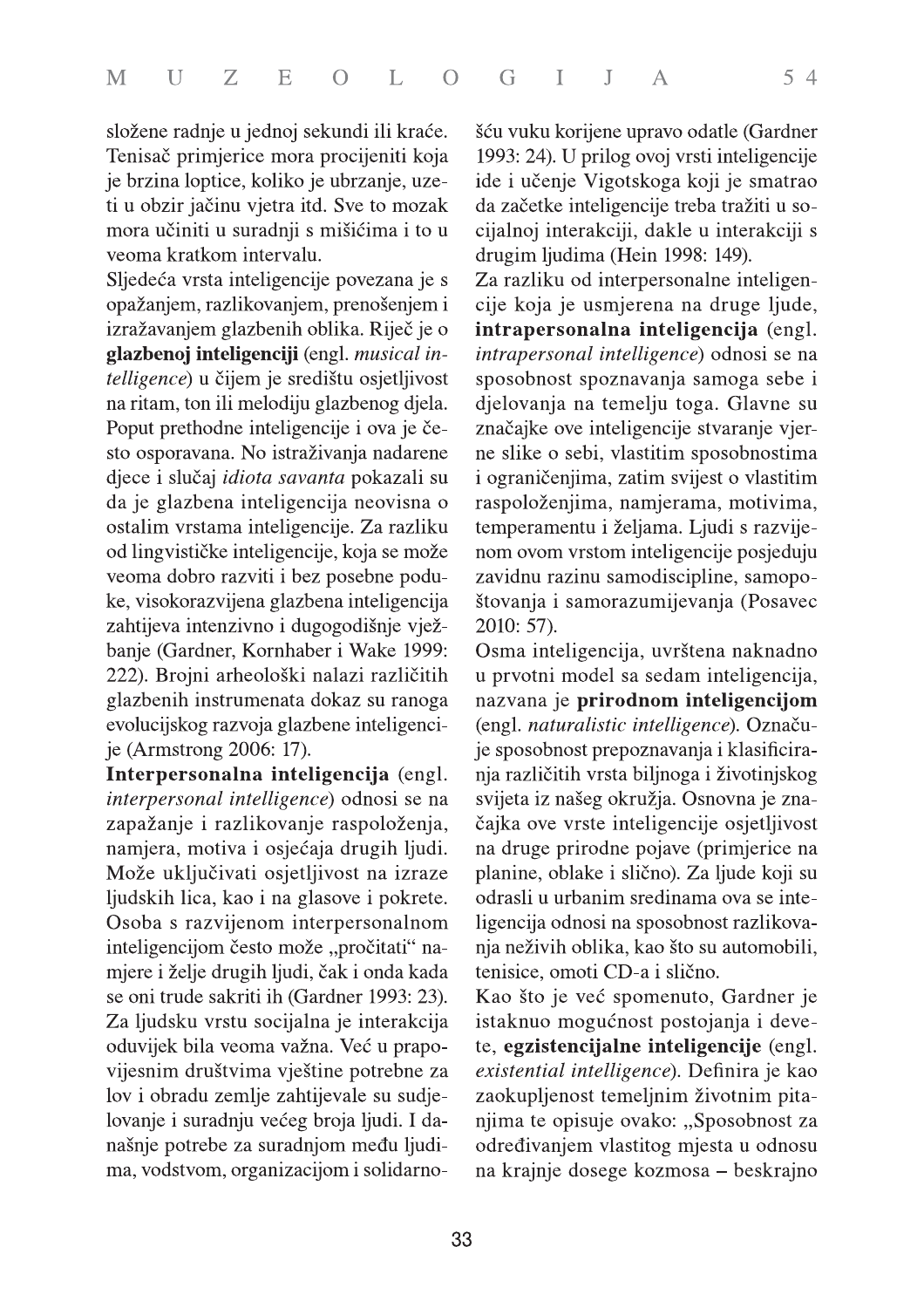velikoga i beskrajno maloga – i srodna sposobnost određivanja vlastite pozicije u odnosu na egzistencijalne značajke ljudskog bivstvovanja, poput značenja života ili smrti, konačne sudbine fizičkoga i psihičkog svijeta, te dubljih iskustava poput ljubavi druge osobe ili potpune zaokupljenosti umjetničkim radom" (Gardner, Kornhaber i Wake 1999: 60). Egzistencijalnu inteligenciju dakle zaokupljaju pitanja poput: Koji je smisao ljudskog života? Kako smo dospjeli na ovaj svijet? Zašto umiremo? Iako egzistencijalna inteligencija ne ispunjava savršeno sve kriterije potrebne za uvrštavanje u teoriju višestrukih inteligencija, ona se svakako ne bi smjela u potpunosti zanemarivati.

Kod svih ljudi neke su vrste inteligencija bolje razvijene od drugih. Najekstremniji primjer za ovu tvrdnju jest primjer tzv. savanta. Takve osobe imaju iznimno naglašenu jednu inteligenciju dok su im druge inteligencije na niskoj ili veoma niskoj razini. Ovu je tematiku veoma popularizirao film Kišni čovjek u kojemu je glavni lik matematički genijalac koji bez problema napamet množi višeznamenkaste brojeve, a istodobno se slabo izražava i ima loše odnose s kolegama (Armstrong 2006: 16).

Smatra se da svaka osoba posjeduje svih osam vrsta inteligencije, samo što nisu sve na istom stupnju razvijenosti. Neki ljudi s poteškoćama u razvoju i s mentalnim poteškoćama mogu imati samo osnovne aspekte inteligencija. S druge strane, postoje osobe za koje se kaže da su svestrane i koje imaju visoku izvedbenu razinu svih osam inteligencija, kao što je to bio Johann Wolfgang von Goethe. Ipak, tu je riječ o krajnjim primjerima. Kod većine populacije neke su inteligencije visoko razvijene, druge prilično razvijene, a treće relativno slabo razvijene (Armstrong 2006: 22).

Jedan od razloga zbog kojih bi svakako trebalo poticati primjenu višestrukih inteligencija jest činjenica da većina ljudi može razviti svaku inteligenciju do zadovoljavajuće razine ako im se za to pruže odgovarajući poticaji. Poznat je primjer Suzukijeva programa za školovanje talenata u kojemu osobe s relativno nerazvijenom glazbenom inteligencijom postižu vrhunske rezultate u sviranju/glazbi.

U nastavku rada bit će više riječi o razvoju višestrukih inteligencija u muzejskoj edukaciji. I sam Gardner ustvrdio je da se teorija višestrukih inteligencija može iznimno dobro primijeniti u muzejskom kontekstu (Davis i Gardner 1999: 99), a u nastavku će se one promatrati u kontekstu muzejskih radionica kao posebnom obliku učenja u muzeju.

## **MUZEJSKE RADIONICE KAO VID EDUKACIJE U MUZEJU**

Radionice su organiziran i vrlo često grupni oblik rada u muzeju, iako se mogu zasnivati na individualnom radu ili radu u parovima. Tijekom organiziranja radioničkog rada najprije treba voditi računa o osiguravanju prostora i opreme (Bognar i Matijević 2002: 249). Muzejske radionice, kao i muzeje, jedinstvenima čini susret s "pravom stvari", odnosno s autentičnim predmetom (Hooper-Greenhill 1994: 67).

Osnovni preduvjet uspješnosti svake radionice jest stvaranje povjerenja između voditelja i sudionika. Voditelj radionice ne bi nikako trebao imati dominantnu ulogu, već bi ga sudionici trebali doživljavati kao ravnopravnog člana (Bognar i Matijević 2002: 249). Dapače, dijete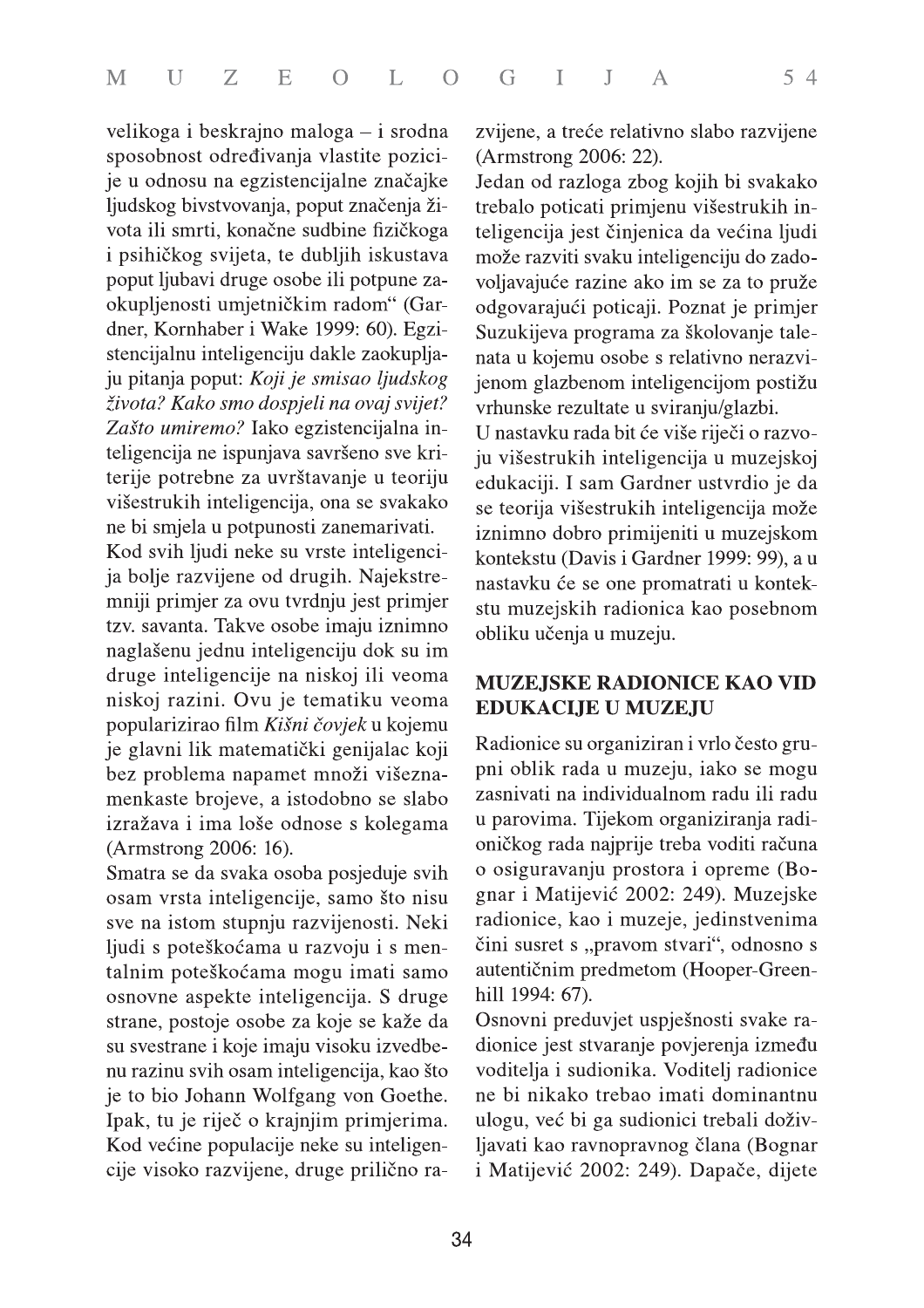je ono koje treba biti promatrano kao subjekt procesa, čija je aktivna uključenost presudna za uspjeh (Detling 2010: 260). Tema aktivnosti djece, tj. njihova aktivnog sudjelovanja, bliska je konstruktivističkim pristupima u pedagogiji te konceptu konstruktivističkog muzeja. Ova teorija pretpostavlja da ljudi aktivno obrađuju informacije, odnosno da ne preuzimaju sve informacije koje im se nude, nego vrše njihov odabir i tako dodaju nove informacije postojećima i rekonstruiraju znanje (Milutinović 2003: 113). Dubinsko razumijevanje trebalo bi biti središnji cilj svake edukacije, pa tako i one u muzejima. Djeci uvijek treba nastojati razviti razumijevanje onoga što se u određenome kulturnom kontekstu smatra dobrim ili lošim, lijepim ili ružnim, istinitim ili neistinitim (Gardner 2005: 180). Ako je ikako moguće, treba izbjegavati kritiziranje sudionika radionice. Među sudionicima radionice treba stvoriti opušteno ozračje, što se najčešće postiže kratkim upoznavanjem ili pričanjem kratke anegdote u vezi s radionicom. U rad bi se trebali uključiti svi sudionici radionice, a ako ih ima puno, tada ih se može podijeliti na manje skupine (Bognar i Matijević 2002: 249).

Za razliku od škola, u kojima postoji točno određen kurikul koji se treba obrađivati, gdje je trajanje strogo ograničeno na 45 minuta te postoji jasno razrađen sustav vrednovanja i ocjenjivanja, u muzejima je stvar bitno drukčija (Hein 1998: 7).

Da bi se poboljšala kvaliteta muzejskih radionica, potrebno je posegnuti za sve većim znanjem u disciplinama kao što su psihologija, pedagogija i sociologija. One pružaju potrebna znanja o ljudskom razvoju, pojedinačnim razlikama i kulturnim utjecajima. Potrebno je stoga uzeti u

obzir različitost pojedinaca te, koliko god je to moguće, osmisliti radionice koje će odgovarati što većem broju polaznika, neovisno o njihovim različitim inteligencijama, stilovima učenja te interesima i predznanjima (Hooper-Greenhill 1999: 20). Upravo u tome teorija višestrukih inteligencija može postati važan partner (Gardner 2005: 180).

Budući da se zasnivaju na stvarnim predmetima, muzejske radionice potiču djecu na istraživanje te samim time povećavaju njihovu sposobnost koncentracije i zapažanja. Susret s autentičnim predmetima te ponekad i mogućnost rukovanja njima izazivaju kod djece različite osjećaje te pospješuju njihovu kreativnost i kognitivni razvoj. To zapravo i jest njihov glavni zadatak koji je mnogo važniji od pukog prijenosa informacija (Hooper-Greenhill 1994: 52).

## Uloga muzejskog pedagoga

Uvriježeno je mišljenje da se rad muzejskog pedagoga svodi na vođenje dječjih radionica i igraonica te na vodstvo posjetitelja. Kao što je poznato, on mora biti i jest mnogo više od toga. Prije svega, mora posjedovati stručno znanje i biti profesionalac u svojem poslu. Neizostavno je i umijeće komunikacije, likovnog izražavanja te znanja iz didaktike, pedagogije i metodike.

Često se može čuti (i to uz negativnu konotaciju) da se muzejski pedagozi samo "igraju" s djecom. Pritom se prije svega misli na dječje igraonice koje u svakom slučaju jesu neizostavan dio posla muzejskog pedagoga, ali svakako nisu jedini. Igre koje osmišljavaju muzejski pedagozi nisu jednostavne jer oni moraju osmisliti igru koja mora biti zabavna, ali u isto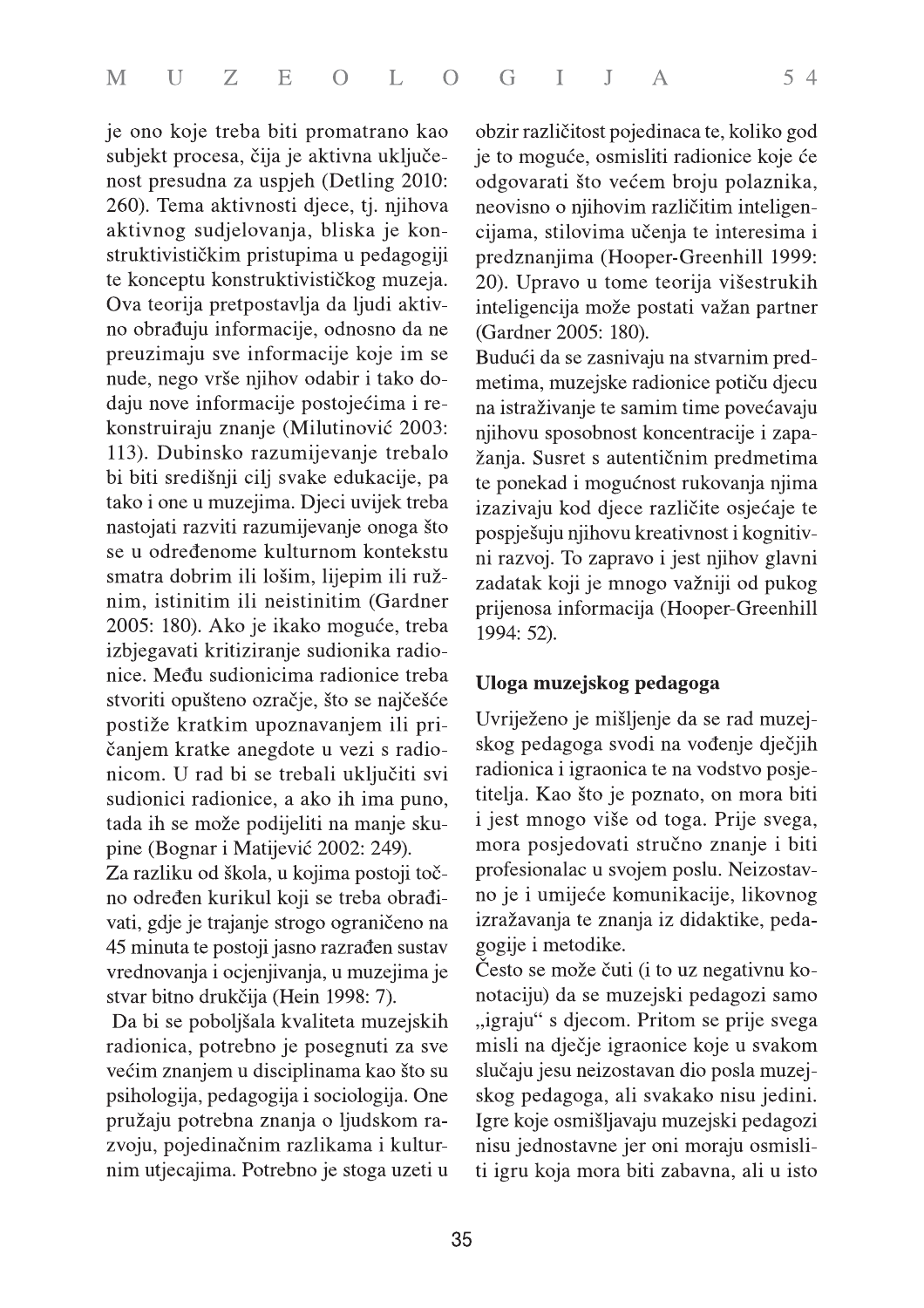vrijeme i poučna, a to nije nimalo lak posao. Oni dakle trebaju biti i pedagozi, i zabavljači, i likovnjaci, da bi zainteresiranost djece uspjeli održati na primjerenoj razini. Kao što Howard Gardner u svojoj knjizi Disciplinarni um kaže: "Želimo li mlade pripremiti za očekivano preuzimanje uloga koje se brzo mijenjaju, morat ćemo razviti nove i maštovite pristupe" (2005: 57). Možemo stoga reći da su muzejski pedagozi "most" između muzeja i posjetitelja (Škarić 2002: 9), koji upravo maštovito pospješuju razvoj muzejskih korisnika.

Kada se govori o muzejskim radionicama, voditelj je taj koji je odgovoran za scenarij događaja. On treba obrazložiti strukturu događaja, podijeliti zadatke sudionicima (uz obrazloženje zašto se nešto radi i što točno treba raditi) te odrediti vrijeme trajanja zadatka (Bognar i Matijević 2002: 249). Obrazovni potencijal muzeja bit će iskorišten samo ako je radionica temeljito organizirana i dobro provedena, a učenici primjereno motivirani i pripremljeni za rad u muzeju (Detling 2010: 259). Veoma je važan način na koji će muzejski pedagog započeti radionicu jer o tome ovisi hoće li se polaznici zainteresirati za tematiku i uključiti u radionicu. I u ovom slučaju teorija višestrukih inteligencija može uvelike pomoći jer pruža mnogo načina na koje se može uvesti neka tema (Gardner 2005: 180-181). Gardnerova teorija višestrukih inteligencija može se primijeniti i kod proučavanja vrlo konkretnih tema i kod onih generičkih. Ipak, potrebno je naglasiti da se svakim vidom višestrukih inteligencija ne može jednako uspješno koristiti za svaki pedagoški cilj. Zahvaljujući svojem znanju i vještinama, muzejski bi pedagog morao biti u stanju zaključiti koji vid višestrukih inteligencija najbolje odgovara određenoj radionici (Gardner 2005: 182).

Također je važno napomenuti da stjecanje novog znanja nije jedini razlog zbog kojega djeca pohađaju muzejske radionice, nego su tu i čuđenje te želja za istraživanjem, proširivanjem horizonta i stjecanjem novih estetskih iskustava (Hein 1998: 153), čije vrijednosti muzejski djelatnici nikako ne bi trebali podcijeniti.

## **DJEČJE RADIONICE U** ARHEOLOŠKOME MUZEJU U **ZAGREBU**

U ovom dijelu rada nastojat ću primijeniti teorijske okvire Gardnerovih višestrukih inteligencija na osnovi konkretnih radionica za djecu koje su organizirane i provedene u Arheološkome muzeju u Zagrebu. Od radionica na kojima sam imala priliku sudjelovati odlučila sam prikazati tri koje sam smatrala najreprezentativnijima, a to su radionice CSI: Upoznajmo svoje kosti, Budi Indiana Jones i Rimski mozaici, koje su se održale od 21. ožujka do 2. travnja 2015. godine, a bile su namijenjene djeci predškolske i osnovnoškolske dobi (niži razredi).

Uz navedene radionice sudjelovala sam na još nekoliko u istome muzeju, kao što je radionica Vremenska kapsula, na kojoj su djeca uz kartu tražila skrivenu vremensku kapsulu koja je sadržavala predmete iz prošlosti te izrađivala svoju vremensku kapsulu. Na radionici Neispričane priče o Prvom svjetskom ratu uz djecu su mogli sudjelovati i djedovi i bake, to jest svi oni koji su znali neku priču povezanu s tim razdobljem. Poželjno je bilo i da svatko sa sobom donese neki predmet iz vremena Prvoga svjet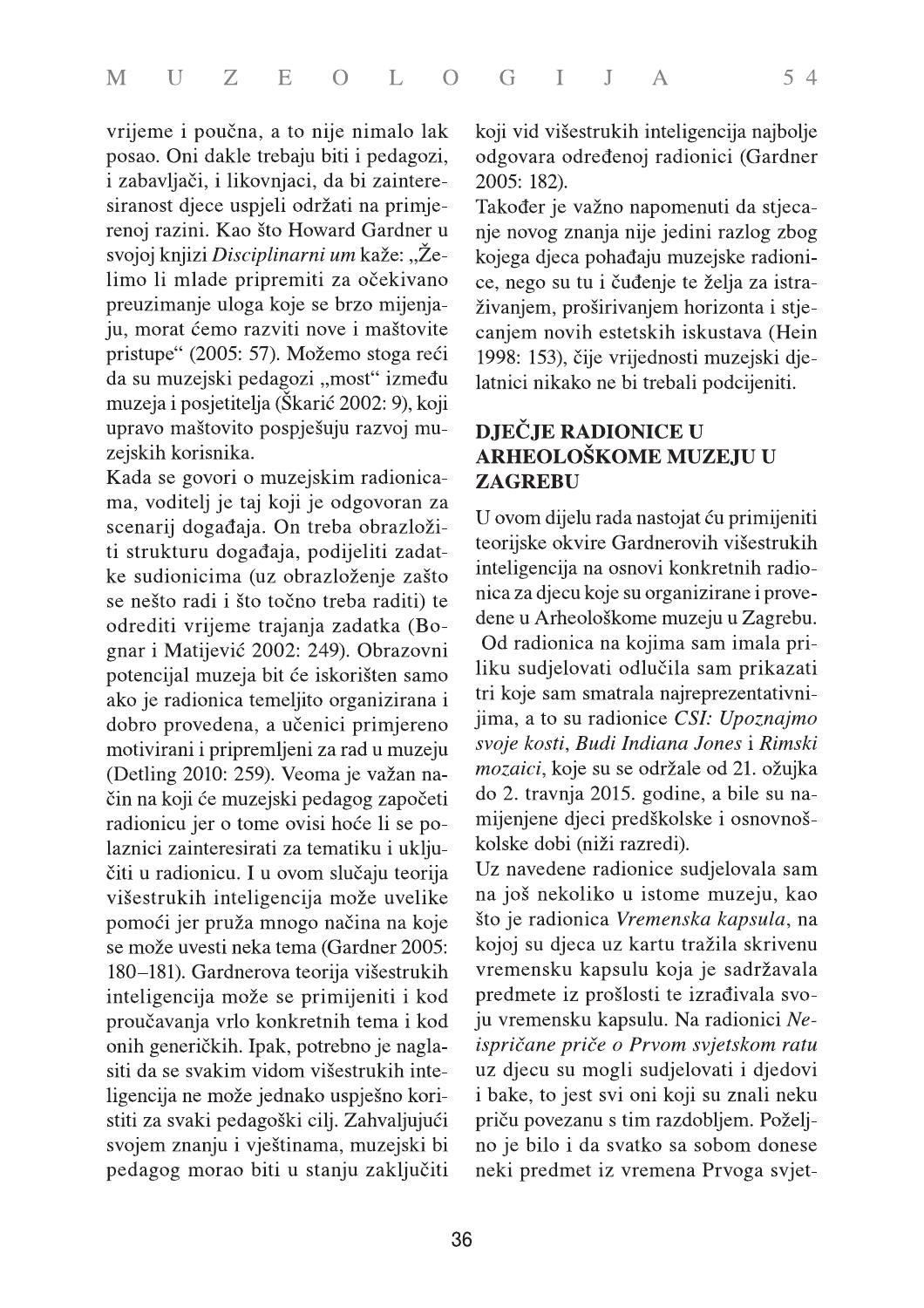skog rata, kao što su fotografije, pisma ili razglednice, te ispriča njegovu priču. Također sam prisustvovala radionici Egi*patske maske*, na kojoj su djeca od kolaža izrađivala maske po uzoru na ono što su mogla vidjeti u Muzeju, te radionici Moja kanopska vaza na kojoj su djeca od plastičnih boca i plastelina izrađivala vaze kakvima su se za pogrebe koristili u drevnom Egiptu. S temom drevnog Egipta bila je povezana i radionica Pišemo i čitamo hijeroglife, na kojoj su djeca izrađivala straničnike (engl. bookmark) s vlastitim imenom ispisanim na hijeroglifima. Na većini radionica djecu je vodila muzejska pedagoginja uz, kako ona kaže, pomoć Arhimiša (Slika 1). Zapravo je riječ o maskoti Arheološkog muzeja, malome i veselom mišu koji djecu vodi kroz prošlost. Početna slova imena Arhimiš izvedena su od prvih slova riječi ARHeologija, a zadnja tri slova čine riječ miš. Njegova je uloga da svoje male prijatelje vodi kroz Muzej i radionice te im izloške objašnjava poučno i zabavno.



Slika 1. Arhimiš. Preuzeto s: http://www. klinfo.hr/dogadjanja/20-muzejska-edukativna-akcija-u-arheoloskom-muzeju/ (pristupljeno 29. svibnja 2015.).

Svaka radionica započinje tako da muzejska pedagoginja održi kraći uvodni govor u prizemlju Muzeja u kojemu djecu i roditelje obavještava o tome koliko će radionica trajati te što će se na njoj moći vidjeti, naučiti i samostalno napraviti. Mnoga su istraživanja muzejskih korisnika potvrdila da je veoma dobro kada se posjetitelja unaprijed kratko informira o onome što će uslijediti (Hein 1998: 139). Potom bi uslijedilo zajedničko razgledavanje dijela postava koji je u uskoj vezi s radionicom, kao što su to primjerice Egipatska zbirka ili Antička zbirka. Nakon polusatnog obilaska uz kratko i djeci prilagođeno vodstvo djeca zajedno s muzejskom pedagoginjom odlaze u prostorije namijenjene za održavanje radionica gdje im se ukratko objašnjava što će se na radionici raditi.

Spomenute tri radionice za koje sam smatrala da najbolje odgovaraju primjeni Gardnerove teorije višestrukih inteligencija analizirala sam tijekom boravka u Arheološkome muzeju za vrijeme održavanja radionica, a prije same analize obrazložit ću metodologiju koju sam odabrala za istraživanje.

## Istraživanje – metodologija

Tijekom istraživanja višestrukih inteligencija u muzejskim radionicama, a za potrebe ovog rada, koristila sam se metodologijom terenskog istraživanja. Ova metodologija podrazumijeva iskustveni istraživački postupak kojim istraživač, odnosno promatrač, nastoji u neposrednom doticaju nepristrano opisati pojave ili pak objasniti društvene procese koji konstituiraju određenu skupinu ili zajednicu (Proleksis enciklopedija online 2012: s. v. "terensko istraživanje"). Tom metodom često se koriste i ljudi koji ne moraju nužno biti istraživači, kao što su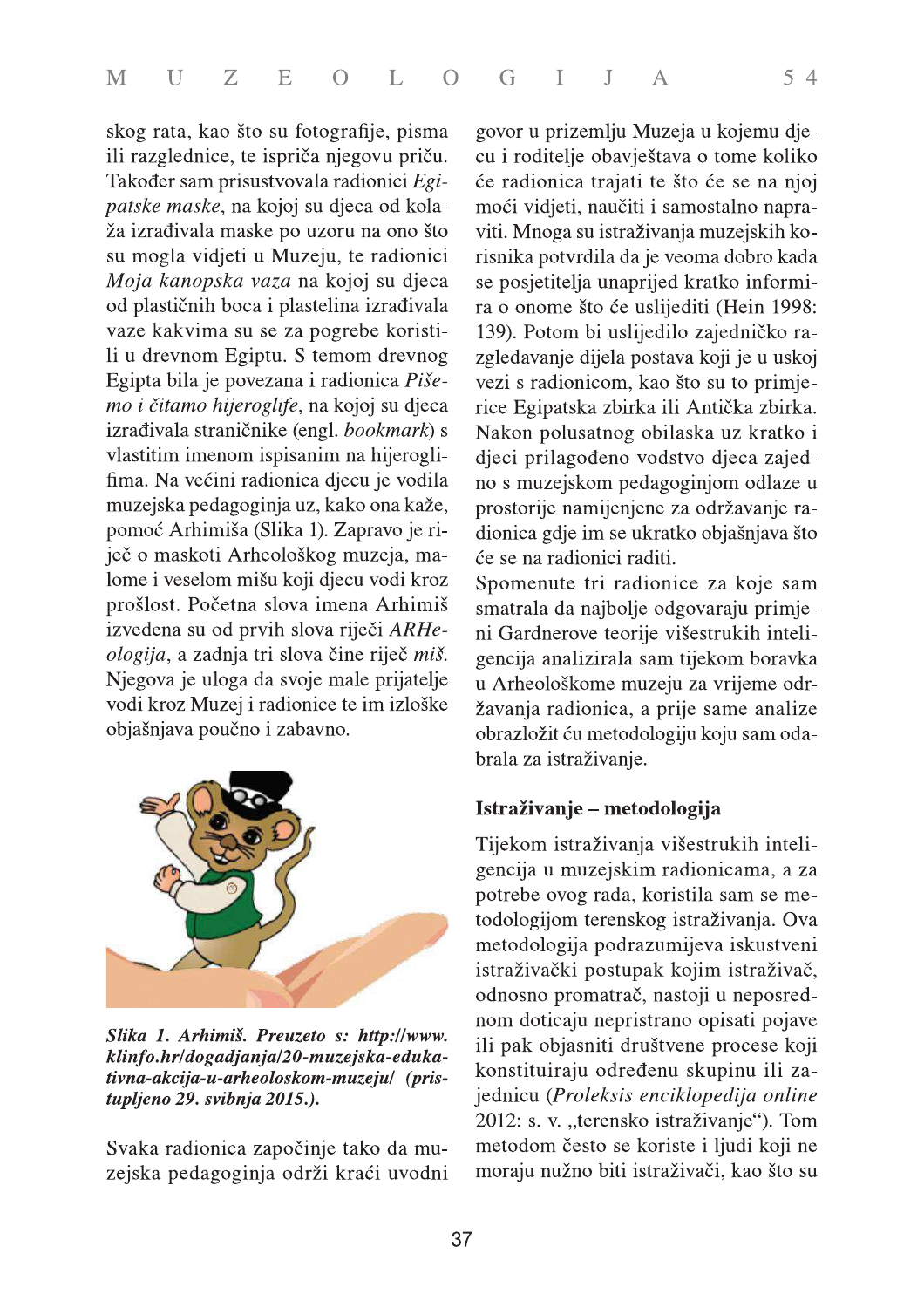to primjerice novinski izvjestitelji. I u svakodnevnom životu koristimo se elementima terenskog istraživanja a da često toga nismo ni svjesni, primjerice kada promatramo ljude na ulici ili u kafiću te naša opažanja iznosimo prijateljima.

Terenska istraživanja obuhvaćaju metode koje se odnose na tehniku sudjelujućeg promatranja, izravnog promatranja, studiju slučaja i dr. Osobito su zastupljena u etnologiji, antropologiji te urbanoj sociologiji. Za razliku od nekih drugih metoda kojima je cilj kvantitativna analiza, terenska istraživanja pružaju kvalitativne podatke koji se ne mogu svesti isključivo na brojčane zapise. Od ostalih modela promatranja terenska se istraživanja razlikuju i po tome što se ona ne svode samo na aktivnost prikupljanja podataka nego služe i za oblikovanje teorija (Halmi 2005: 261). Jedna od prednosti ove vrste istraživanja jest ta da terenski istraživač može razvijati hipoteze i tijekom vlastitih opažanja te tako neprestano prilagođivati nacrt istraživanja, kao i razvijati nove teorijske pretpostavke. To mu daje velik stupanj fleksibilnosti što nije slučaj kod drugih vrsta istraživanja u kojima su smjernice jasno definirane i prilično neprilagodljive (Halmi 2005: 269).

Terenska istraživanja mogu često biti nepredvidiva, stoga je veoma teško pristupiti istraživačkom zadatku s precizno definiranim hipotezama. Ipak, to nikako ne znači da bismo istraživanju trebali pristupiti bez ikakvih prethodnih hipoteza. Dapače, prije samog promatranja dobro je i poželjno imati određene pretpostavke i očekivanja. Prije odlaska na teren trebali bismo prikupiti što je moguće više informacija o tome što možemo očekivati tijekom istraživanja. Terenska istraživanja osobito su pogodna za proučavanje problema koji se najbolje mogu shvatiti u svojemu prirodnom okružju.

U knjizi Analiza socijalnog miljea John Lofland razmatra u kojim se sve okružjima mogu primijeniti terenska istraživanja, navodeći pritom devet točaka. Za ovaj rad osobito je zanimljiva sedma točka u kojoj je navedeno da su skupine, naročito manje skupine poput sportskih momčadi i radnih skupina, pogodne za provođenje terenskog istraživanja. U takvim situacijama društveni se život promatra u svojemu prirodnom okružju te zbog toga terenska istraživanja mogu otkriti trenutke koji se inače ne bi mogli otkriti nikako drukčije. "Biti tamo" snažna je tehnika za stjecanje uvida u ljudsko ponašanje (Halmi 2005: 270). Izravno opažanje na terenu omogućuje nam promatranje suptilnih komunikacija i drugih događaja koji nikako drukčije ne mogu biti unaprijed opaženi ili izmjereni. Naravno, to ne znači da ne postoje događaji koji se ne mogu odgovarajuće promotriti upotrebom upitnika ili u laboratorijskim uvjetima.

Metoda za koju sam smatrala da je najprimjerenija za ovo istraživanje upravo je metoda promatranja. Za vrijeme promatranja uključena su gotovo sva naša osjetila: vid, sluh, miris i osjet (Flick 2009: 222). Riječ je o metodi koja potječe iz područja antropoloških i etnoloških studija u kojima se njome koriste već više od jednog stoljeća. Terenski istraživač tijekom promatranja može imati različite uloge. Raymond Gold razlikuje četiri glavne uloge: potpuni sudionik, sudionik promatrač, promatrač sudionik ili pak potpuni promatrač (Flick 2009: 223). Potpuni sudionik ravnopravno sudjeluje u svim aktivnostima skupine ili zajednice koju promatra. Mora se uklopiti tako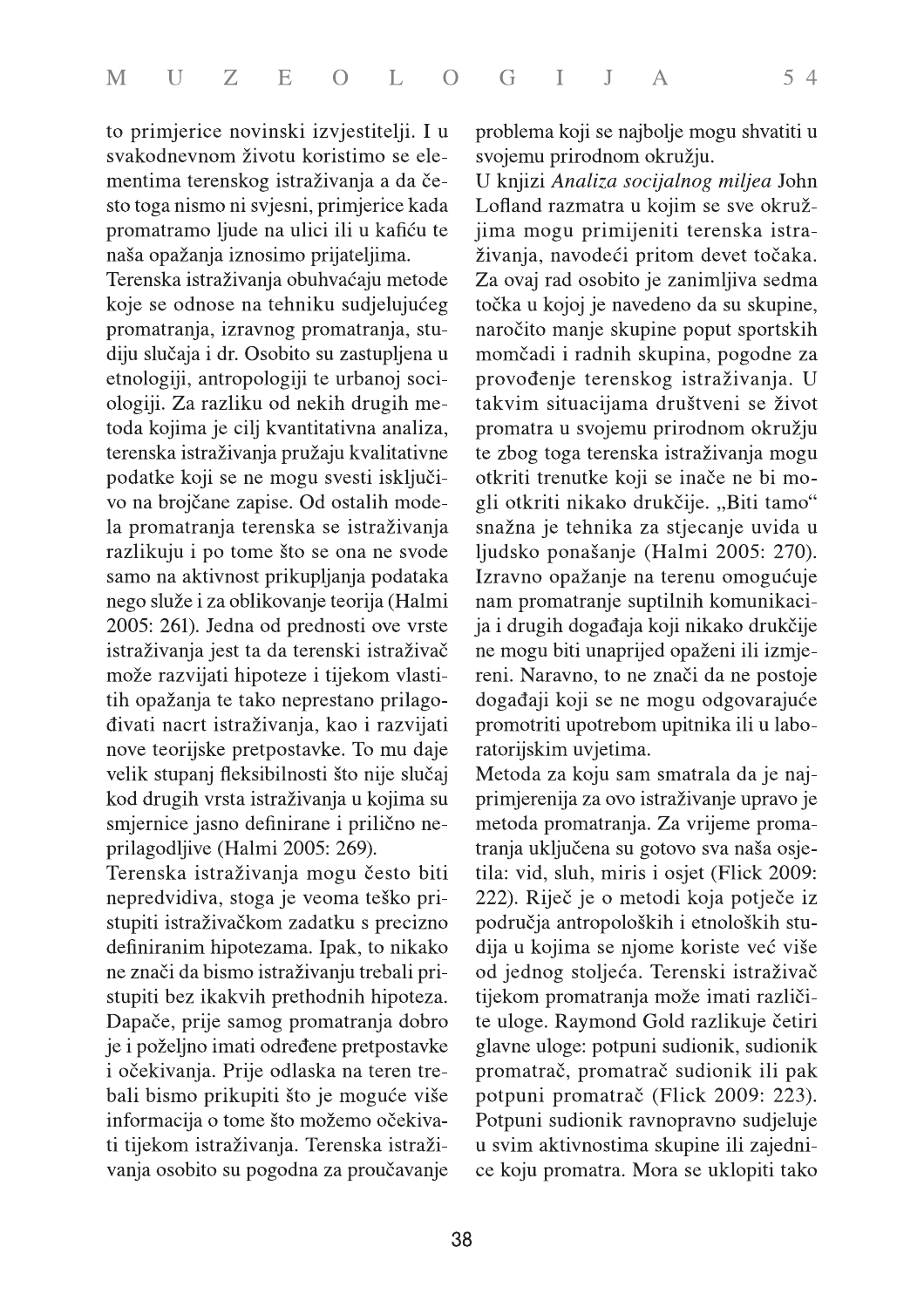da ga drugi doživljavaju kao sudionika, a ne promatrača. Bitno je ne isticati se i ne odskakati od skupine te biti što je moguće diskretniji. Jedan od načina kako to učiniti jest da se ponašamo slično ljudima oko nas. Ako subjekti koje promatramo postanu svjesni da ih se promatra, tada postoji velika mogućnost da će to utjecati na njihovo ponašanje te da se neće ponašati onako kako bi se inače ponašali. Stoga će rezultati istraživanja biti pouzdaniji i vjerodostojniji ako subjekt nije svjestan da ga se promatra. Ipak, nameće se pitanje je li prihvatljivo obmanjivati ljude koje proučavamo, stoga postoje jasno propisana pravila kako se ponašati u takvim situacijama te što se smatra etički korektnim ponašanjem. Jednako tako, ako se odlučimo za ulogu potpunog sudionika, moramo biti svjesni da naše sudjelovanje također može bitno utjecati na procese koje istražujemo. Sasvim suprotna ulozi potpunog sudionika jest uloga potpunog promatrača u kojoj istraživač promatra određene procese, ali u njima ne sudjeluje. Kao autsajder istraživač može manje utjecati na situacije koje promatra, no isto tako ima i manju mogućnost prosudbe zbog čega riskira da njegova opažanja budu površna. Između ove dvije krajnosti, odnosno negdje na pola puta između potpunog sudionika i potpunog promatrača, nalaze se još sudionik promatrač te promatrač su*dionik* – ovisno o stupnju uključenosti u pojedine aktivnosti. Za koju ćemo se od ovih uloga odlučiti, ovisi o nama. Budući da je svako istraživanje jedinstveno, ni u jednoj knjizi ili vodiču ne možemo naći odgovor na to pitanje. Različite situacije zahtijevaju različite uloge, zato se tijekom donošenja odluke moramo osloniti isključivo na vlastitu prosudbu i intuiciju.

Metoda izravnog promatranja osobito je pogodna kada se želi dobiti odgovor na pitanja kako i zašto se neke stvari događaju. Prvi korak svakog istraživanja jest određivanje predmeta istraživanja i istraživačkih pitanja. Glavni cilj ovog istraživanja bio je odgovoriti na pitanje kako muzejske radionice utječu na razvoj višestrukih inteligencija te koje su vrste inteligencija najviše i najčešće poticane. Sljedeći korak bilo je prikupljanje i proučavanje dostupne stručne literature kako bi se došlo do teorijskog okvira koji se primjenjuje i potkrepljuje konkretnim primjerima u istraživanju. Kao polazišnom literaturom za istraživanje koristila sam se knjigama i člancima koje je Gardner napisao o teoriji višestrukih inteligencija. Neizostavna je također bila literatura o muzejskoj edukaciji i muzejskim radionicama, a posebice bih izdvojila autore kao što su George Hein te Eilean Hooper-Greenhill. Prije samog odlaska u Arheološki muzej na radionice proučila sam glavna metodološka načela, o čemu je prethodno bilo riječi. Za terensko istraživanje odlučila sam se ponajviše jer sam djecu željela vidjeti u njihovu prirodnom okružju za vrijeme provedbe radionica. Izabrala sam metodu promatranja koja omogućuje izvrstan uvid u ljudsko ponašanje i kojom se mogu opaziti neka suptilna ponašanja koja nikako drukčije ne bi bilo moguće uočiti. Subjekti promatranja često prilagođuju svoje ponašanje ako znaju da ih se promatra, no usprkos tomu nisam se odlučila za tzv. prikriveno promatranje. Umjesto toga odabrala sam model izravnoga, odnosno otvorenog *promatranja* jer sam smatrala da djeca, za razliku od odraslih, nisu opterećena time što ih se promatra. Na početku svake radionice muzejska bi me pedagogi-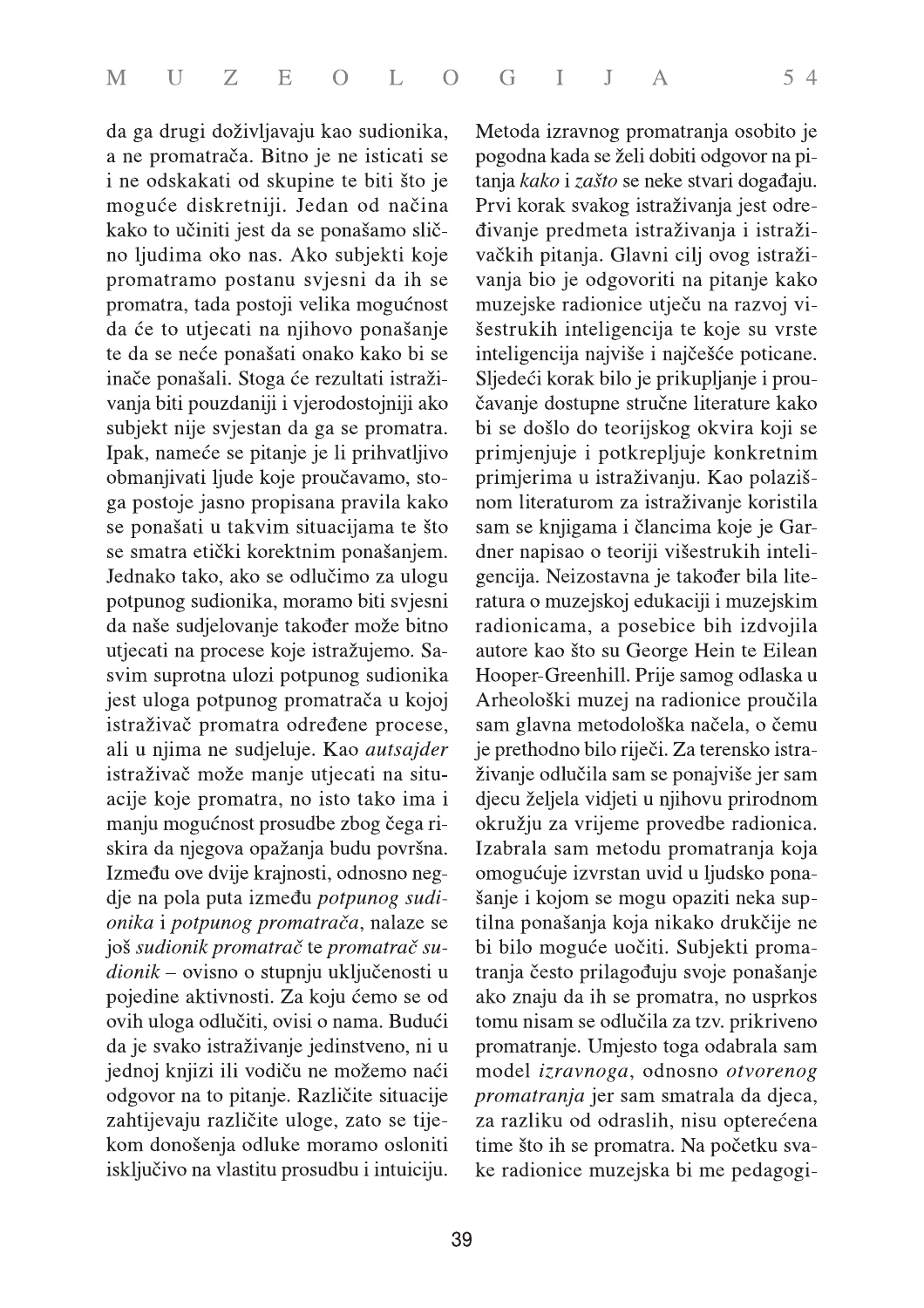nja predstavila, no imala sam dojam da su me djeca doživljavala više kao jednoga od njih nego kao promatrača. Tomu je doprinijela vjerojatno i činjenica da sam i sama sudjelovala na radionicama, ovisno o tome koliko bi mi to situacije dopuštale. Naime, nije uvijek jednostavno zapisivati sve što smatramo važnim i u isto vrijeme aktivno sudjelovati. Zbog toga sam se odlučila za ulogu promatrača sudionika jer sam željela imati dovoljno vremena za promatranje i vođenje bilježaka, a u isto vrijeme aktivno sudjelovati kako bih dobila neposredniji uvid u događanja. Glavno pomagalo tijekom promatranja bila je bilježnica u koju sam bilježila svoja zapažanja. Svako vođenje bilježaka započinjala sam unosom datuma, vremena i broja sudionika koji su sudjelovali na radionici. Nastojala sam uvijek zabilježiti što je moguće više zapažanja i pojedinosti, povezanih ne samo s događajima i razgovorima nego i s govorom tijela, raspoloženjima, gestikulacijama, međusobnim odnosima te ambijentom i okolinom u kojoj se sve odvijalo. Osim toga, bilježila sam i neka vlastita opažanja, zatim podatke o tijeku radionice, informacije i pitanja koja je muzejska pedagoginja postavljala djeci, njihove odgovore, reakcije, kao i pitanja koja su ona postavljala pedagoginji ili pak drugoj djeci. Ponekad ne bih stigla sve zapisati, osobito ako sam i sama sudjelovala u pojedinim aktivnostima, te bih u tom slučaju pisala samo kratke bilješke koje bih odmah nakon završetka radionice nadopunjavala svim pojedinostima kojih bih se mogla sjetiti. Nastojala sam to učiniti što prije jer sam znala da ću se tako moći sjetiti više pojedinosti koje s vremenom lako izblijede. Također, svoje bih proširene bilješke tada prepisivala na računalo jer su mi podatci tako bili još pregledniji te mi je bilo lakše analizirati ih i upravljati njima. U analiziranju podataka također su mi puno pomogli zvučni i fotografski materijali s radionica. Nakon završetka odvijanja svih radionica te nakon što sam u računalo unijela sve tekstne i fotografske materijale, pristupila sam detaljnijoj analizi. Nastojala sam evidentirati i izdvojiti sve one aktivnosti koje su tijekom radionica bile zastupljene te koje bi upućivale na upotrebu i poticanje jedne od Gardnerovih vrsta inteligencija. Svaku radionicu zatim sam pažljivo razmotrila te sam prema Gardnerovoj teoriji višestrukih inteligencija pokušala odrediti koje je inteligencije određena radionica poticala u većoj, a koje u manjoj mjeri, te koje su inteligencije bile u potpunosti zapostavljene. To sam pokušala i vizualno prikazati u Tablici 1 shematskim prikazom radionica te inteligencija koje su u njima bile odnosno nisu bile zastupljene.

#### Radionica CSI: Upoznajmo svoje kosti

Prva radionica održala se 21. ožujka 2015. godine. Radionica je imala suvremen i privlačan naziv – CSI: Upoznajmo svoje kosti. Radionicu su vodile učenice Ženske opće gimnazije Družbe sestara milosrdnica i Škole za primalje pod stručnim vodstvom znanstvenika iz Instituta za arheologiju i Instituta za antropologiju u Zagrebu. Radionica je bila namijenjena djeci školskog uzrasta, ali i svi drugi zainteresirani mogli su sudjelovati. Na radionicu se uistinu odazvao iznimno velik broj sudionika te su dvije prostorije u kojima se radionica održavala postale pretijesne. Muzejsko je osoblje stoga bilo primorano podijeliti ih u dvije skupine od trideset diece.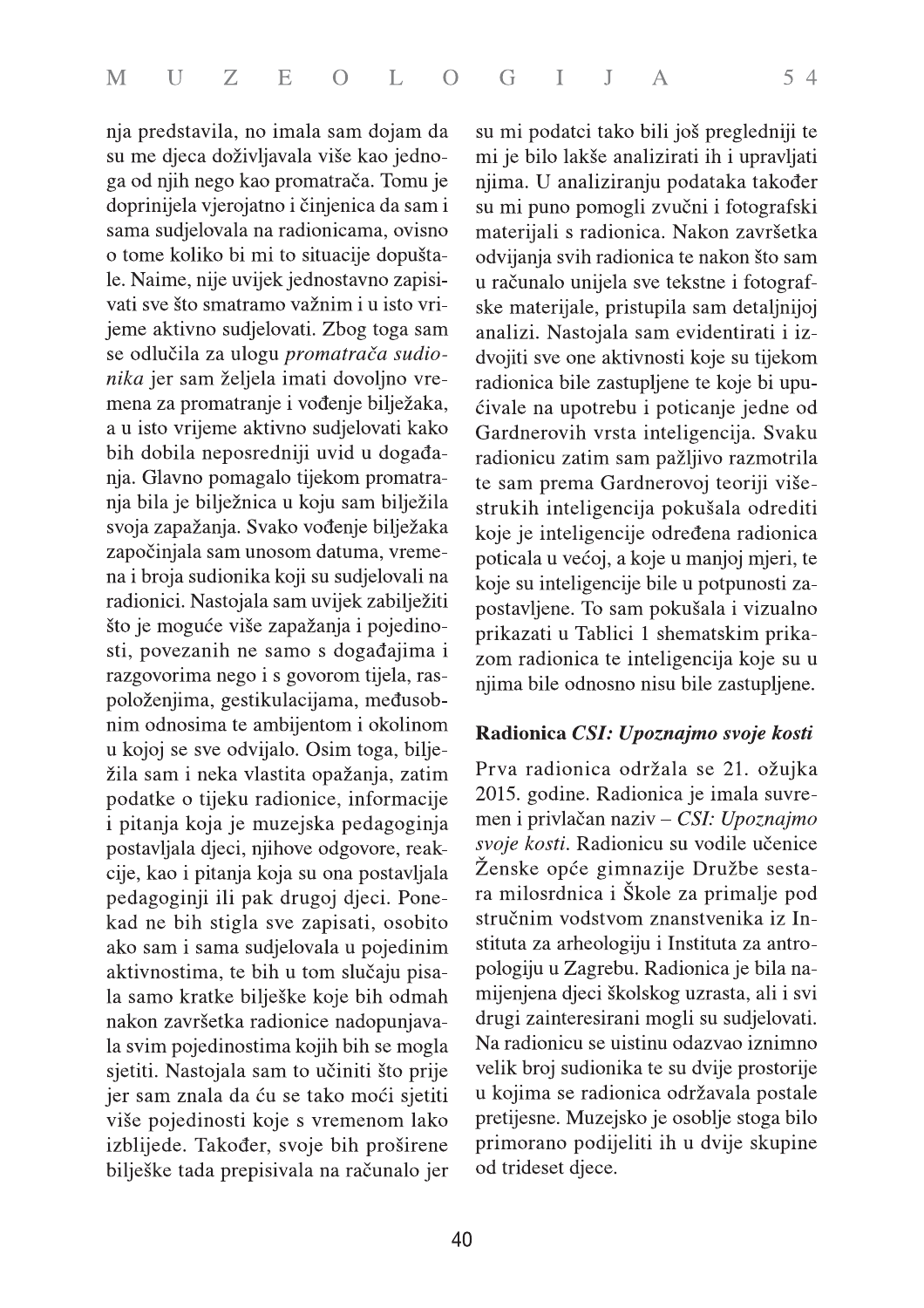Na samom ulazu u prostorije u kojima se provodila radionica nalazila se učenica odjevena u CSI-evo odijelo te je na sebi imala i crnu kapu s natpisom CSI (engl. Crime Scene Investigation – istraživanje mjesta zločina), baš poput one koju možemo vidjeti u popularnoj istoimenoj kriminalističkoj seriji. Učenica je usmjeravala djecu dajući im osnovne informacije o tome u čemu sve mogu sudjelovati na ovoj radionici s obzirom na to da je bilo više aktivnosti na raspolaganju. Djeca su imala pravo izbora i mogla su samostalno odlučiti što bi željela raditi, a što ne. Komunikacija na radionici bila je uvelike olakšana prisutnošću "CSI djevojke" koja se djeci približila svojim odijelom kao referencijom na aktualne sadržaje koje svakodnevno imaju priliku vidjeti na televiziji.

Radionica se provodila u dvije prostorije. U prvoj su djeca mogla saznati sve što ih je zanimalo o građi ljudskog tijela. Za potrebe radionice bila su postavljena tri pulta: pult za kojim je bio posjednut kostur, pult s fotografijama arheoloških iskapanja te pult s vitrinom u kojoj su bili izloženi dijelovi kostura. Upravo je prvi pult djeci bio najzanimljiviji jer je bio i najkreativnije osmišljen. Kostur koji je ležerno sjedio na stolici pobudio je zanimanje te je istodobno pomogao da se prebrodi zazor i osjećaj straha koji djeca obično imaju od lubanja, kostiju te kostura. Medicinska sestra koja se nalazila za ovim pultom okupljenoj je djeci pokazivala osnovne dijelove kostura, kao što su lubanja, čeljust, ključna kost, rebra, kralježnica, nadlaktična kost, zdjelica, trtica, bedrena kost itd. Nakon ove kratke demonstracije svako je dijete iz džepa medicinske sestre izvuklo jedan papirić na kojemu je pisao naziv kosti koju je trebalo pokazati na posjednutom kosturu. Za uspješno izvršen zadatak svako je dijete dobilo lizalicu.

Na drugom pultu nalazila se tipična muzejska vitrina s dvije police. Na gornjoj polici bio je položen autentični ljudski kostur, a na donjoj polici nalazili su se pojedini dijelovi drugog kostura. I za ovim pultom stajala je djevojka obučena u kutu medicinske sestre koja je zainteresiranoj djeci na temelju ostataka kostura ispričala pričicu o toj osobi i nekim detaljima iz njezina života. Primjerice, o kosturu koji je imao rupu na lubanji dieca su saznala da je ta osoba pretrpjela strašnu operaciju glave. Naime, u prošlosti su se neki ljudi smatrali opsjednutima demonima te bi im se zbog toga bušila lubanja kako bi demon mogao izići iz njih. Taj bi komadić lubanje služio kao amajlija, to jest nosio bi se uvijek sa sobom za zaštitu od uroka. Budući da su rubovi rupe na lubanji zaobljeni i glatki, to znači da je ova osoba uspjela preživjeti operaciju glave. Djeca su, kao pravi mali forenzičari CSI-a, naučila i neke temelje forenzike. Primjerice, naučila su prema izgledu lubanje sama utvrditi starost osobe, a prema obliku zdjelice raspoznati je li riječ o muškoj ili ženskoj osobi. Na trećem su se pak pultu nalazile fotografije arheoloških nalazišta grobova ljudi za koje se smatralo da su bili vampiri. Djevojke obučene u kute medicinskih sestara prvo su pitale djecu jesu li već čula za vampire te što znaju o njima. Neka djeca željela su ispričati priče o vampirima koje su čula ili vidjela na filmovima. Budući da je među sudionicima bilo i mlade diece, voditeliica je naglasila da se ne trebaju bojati jer vampiri ne postoje. Zatim im je pokazala fotografije oskvrnutih grobova na koje su arheolozi naišli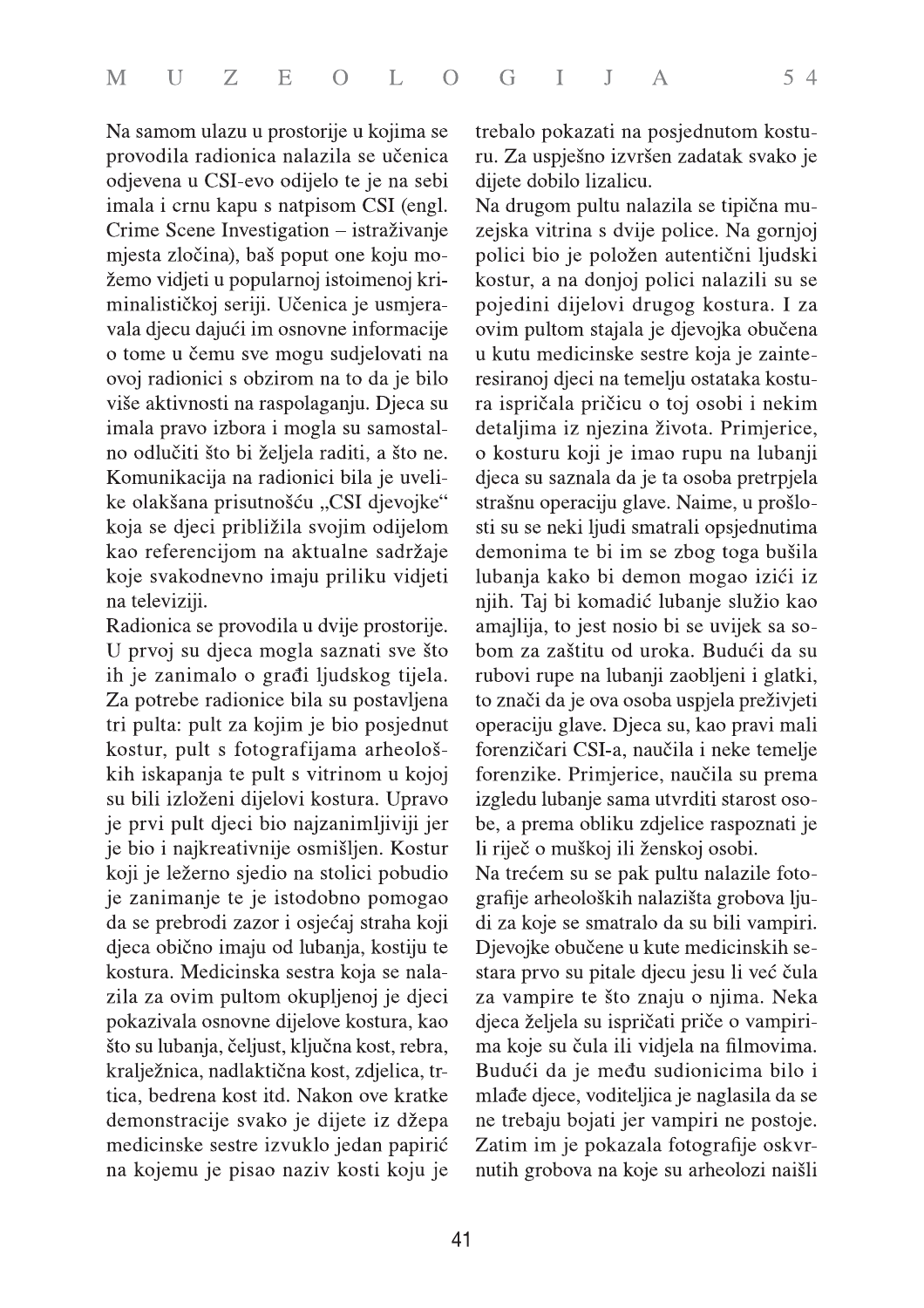tijekom svojih iskapanja i za koje vjeruju da su pripadali vampirima.

Djeca su potom ulazila u drugu prostoriju s predznanjem koje su stekla na osnovi onoga što su čula i vidjela u prethodnoj prostoriji. Ovdje im se također nudio širok raspon dostupnih aktivnosti. Na jednom stolu nalazili su se papiri na kojima su djeca mogla crtati kosti ili pak bojiti već ispisani ljudski kostur. Na drugome su iglom i koncem mogla slagati i spajati dijelove izrezanog kostura. Također im je na raspolaganju bio i pametni telefon na kojemu su imala priliku promatrati 3D prikaz ljudskog tijela te ga uvećati i promatrati iz različitih kutova gledanja. Pojedina djeca odlučila su se iskušati u poznatoj igri Memory čiji je zadatak bio spariti istovjetne sličice kostiju. Još jedna od igara ponuđenih na radionici bila je Operation - skill game, u kojoj su djeca pincetom vadila kosti iz čovjeka pazeći da pritom ne dotaknu rub jer mu u tom slučaju zasvijetli nos. Tako su se uživjela u ulogu malih forenzičara/kirurga koji moraju paziti da im tijekom operacije ruka bude savršeno mirna.

Na ovoj radionici djeci je na raspolaganju bio uistinu širok raspon aktivnosti. Kada govorimo o razvoju inteligencija koje je ova vrsta radionice poticala, može se reći da su se na njoj razvijale lingvistička, prirodna, logičko-matematička, prostorna, tjelesno-kinestetička, interpersonalna i intrapersonalna inteligencija. Od navedenih vrsta inteligencija mogu se izdvojiti dvije glavne, a to su u ovom slučaju bile prirodna i prostorna inteligencija. Sama ideja radionice bila je da djeca sudjelovanjem u različitim igrama i aktivnostima nauče nešto o tome kako je građen ljudski kostur. Osim što su naučila kako se zovu različite kosti u našem tijelu, djeca su također imala priliku saznati brojne druge stvari, primjerice kako prema obliku zdjelice utvrditi je li riječ o muškoj ili ženskoj osobi.

Prostorna inteligencija razvijala se crtanjem i korištenjem aplikacijom za 3D prikaz ljudskog kostura na pametnom telefonu. Osim toga, prostorna je inteligencija bila potrebna i za druge aktivnosti kao što je spajanje dijelova kostura, pri čemu je dijete prvo moralo vizualizira-



Slika 2. Djeca crtaju i boje dijelove ljudskog tijela. Preuzeto s: https://www.facebook. com/195325840507869/photos/pb.1953258405 07869.-2207520000.1435646630./9157683584 63610/?type=3&permPage=1 (pristupljeno 29. svibnja 2015.).



Slika 3. Djeca igraju Operation - skill game. **Preuzeto** https://www.facebook.com/pa $s$ : ges/Arheolo%C5%A1ki-muzej-u-Zagrebu/195325840507869?sk=photos stream&ref=pageinternal (pristupljeno 29. svibnja 2015.).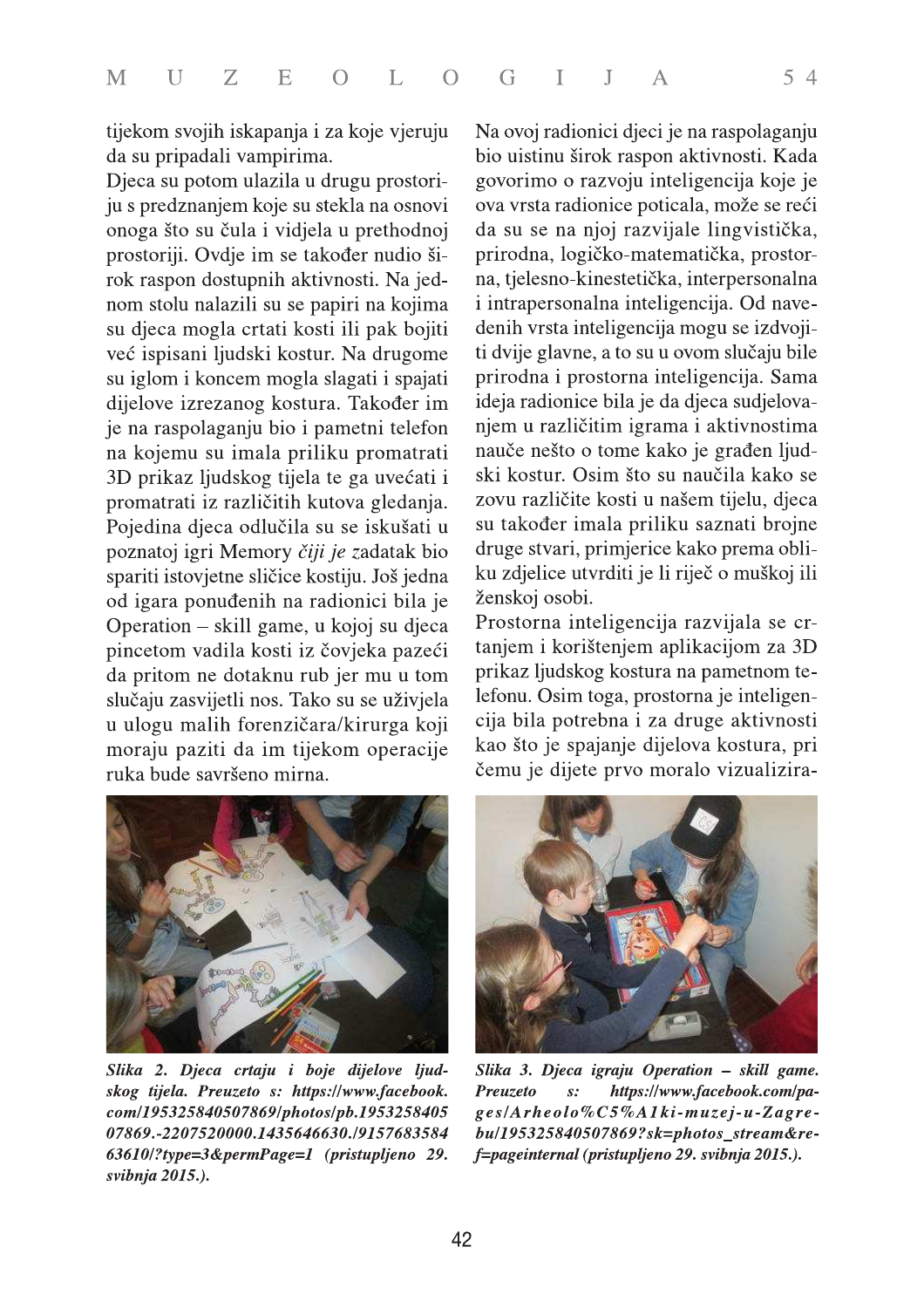ti međuodnose različitih kostiju da bi ih na kraju moglo složiti. Budući da su se dijelovi kostura spajali provlačeći iglu i konac kroz sitne rupice, bila je potrebna velika preciznost, te se tako osnaživala i tjelesno-kinestetička inteligencija. Ova vrsta inteligencije djeci je bila potrebna i za uspješno izvršavanje igre Operation - skill game, pri čemu im je ruka morala biti savršeno mirna dok su pincetom vadila kosti iz tijela.

Rukovanjem različitim predmetima i materijalima djeca su imala priliku učiti sudjelovanjem, tj. učiti radom i tako doći do određenih saznanja. Ove je teze osobito zastupao i već spomenuti američki psiholog i filozof John Dewey (Milutinović 2003: 114–118). Različita pitanja koja su bila postavljana djecu su poticala na logičko razmišljanje, čime je omogućen razvoj logičko-matematičke inteligencije. Djeca su na radionici mogla naučiti i pokoju novu riječ (trtica, ključna kost, zdjelica, amajlija i sl.) te tako obogatiti svoj vokabular. Lingvistička se inteligencija razvijala i za vrijeme pričanja priča o vampirima ili pak prepričavanja filmova koje su djeca gledala na tu temu. Djeca su tijekom radionice neprestano bila u interakciji. Ipak, igra Memory može se izdvojiti kao ponajbolji primjer u kojemu se ogleda interpersonalna inteligencija s obzirom na to da se ona igra u paru te djeca tako dolaze u izravnu interakciju. Na primjeru ove radionice, osim interpersonalne inteligencije, mogu se uočiti i elementi koji su poticali razvoj intrapersonalne inteligencije. Primjerice, djeca su imala uistinu širok izbor aktivnosti kojima su se mogla baviti na ovoj radionici. Dijete je dakle samo odlučivalo što želi, a što ne želi raditi. Jednako tako ova je radionica pomogla djeci da se oslobode straha koji obično imaju primjerice od vampira, lubanja i kostura. Može se stoga reći da je ova radionica doprinijela i izgradnji njihovih osobnosti.

## Radionica Budi Indiana Jones

Radionica Budi Indiana Jones održala se 1. travnja 2015. godine. Radionicu je vodila muzejska pedagoginja te ju je odlučila započeti veoma maštovito, tj. čitanjem pisma koje je napisao Arhimiš na svitku: Moje ime je Arhimiš. Već duže vrijeme stanujem u ovom muzeju. Gotovo da sam i sam postao arheolog. Nažalost, ne možete me vidjeti jer se moram skrivati od odraslih. Zbog toga sam se dosjetio ovih svitaka. Danas ćete svi biti na jednom malom istraživačkom putovanju i postati mali Indiana Jones. Vaš je zadatak da u svakoj prostoriji pronađete svitak. U nekim prostorijama bit će ih i više. Na svakom svitku nalazi se zadatak ili zagonetka koja vodi do sljedećeg svitka, odnosno konačnog rješenja. Kod nekih svitaka čekat će vas slatko iznenađenje. To je da skratite vrijeme kad vam voditeljica bude nešto pričala. Slušajte pažljivo što će vam se govoriti jer ćete tako lakše doći do rješenja. Krenimo u pustolovinu! Vaš Arhimiš

Djeca ubrzo pronalaze prvi svitak koji ih obavještava da se nalaze u kamenom dobu i opisuje im kako je izgledao život tadašnjeg čovjeka. Na svitku piše da je njihov prvi današnji zadatak pronaći nastambu u kojoj su ljudi živjeli u prošlosti te probati odgonetnuti od čega je napravljena. Tu će ih čekati sljedeći svitak sa zadatkom. Djeca pronalaze nastambu, promatraju je i zaključuju da je napravljena od gline, zemlje, slame i drva. Pronalaze i sljedeći svitak koji glasi: Živjela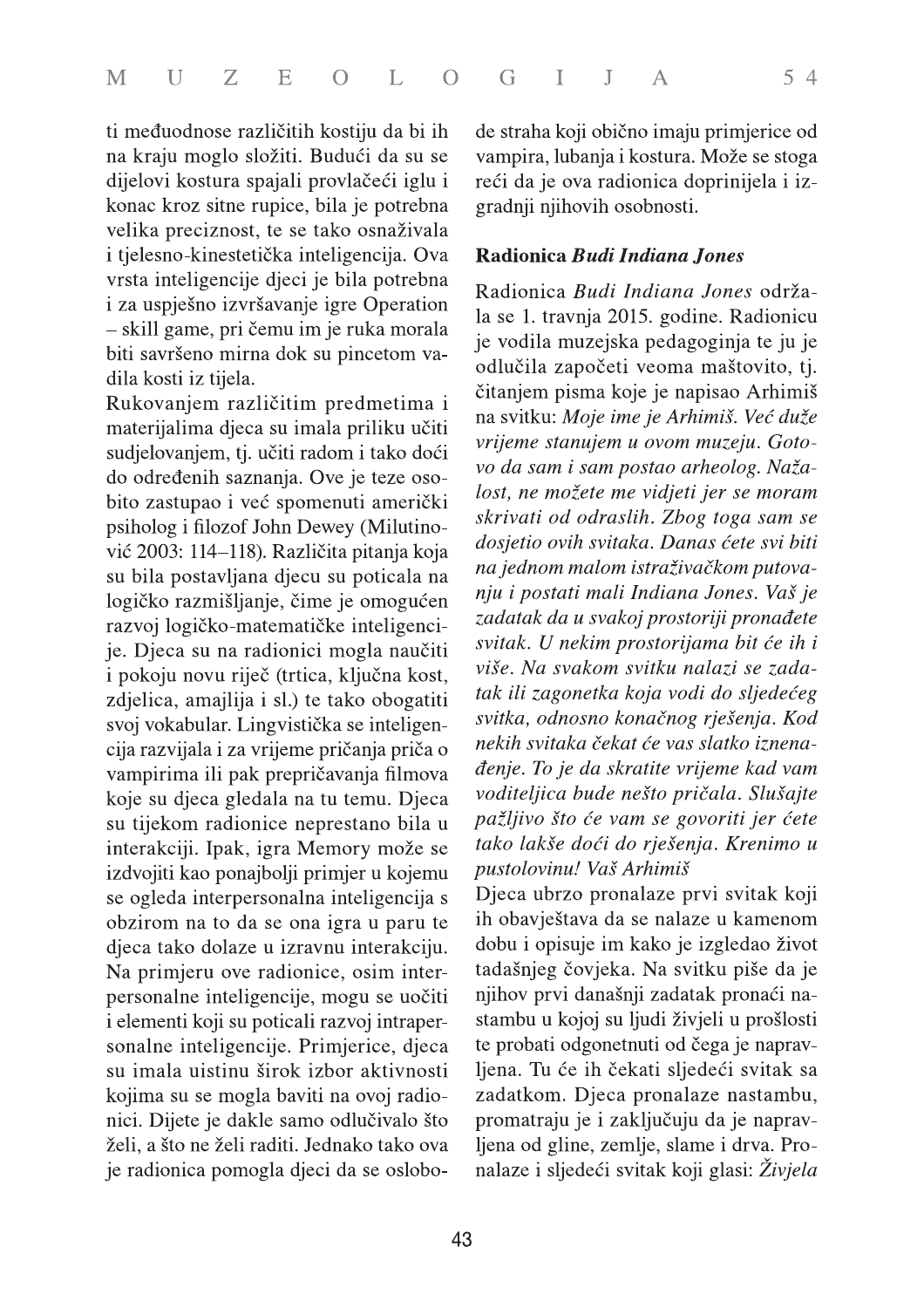

Slika 4. Čitanje Arhimiševih pisama sa svitka. Preuzeto s: https://www.facebook.com/pages/Arheolo%C5%A1ki-muzej-u-Zagrebu/195325840507869?sk= photos\_stream&ref=page\_internal (pristupljeno 29. svibnja 2015.).

sam u vrijeme bakrenog doba. Bilo je to davno, prije 5000 godina. Lijepa sam i graciozna, ali od starosti malo sam i senilna. Nikako se ne mogu sjetiti za što su me ljudi koristili. Malo sam i neobična. Imam tri noge. Hmm, čemu je ta treća služila?! Pronađite me pa ćete čuti jednu vrlo zanimljivu priču o meni i ujedno naći sljedeći svitak!

Djeca pogađaju da je riječ o Vučedolskoj golubici te je uskoro i pronalaze. Nakon što im je pedagoginja ispričala zanimljivu priču o Vučedolskoj golubici, prelaze na čitanje sljedećeg svitka: Sada kada ste se upoznali s mojom prijateljicom golubicom, idemo dalje! Sljedeće razdoblje koje ćemo posjetiti zove se brončano doba. Pronađite jednu posudu! Da, znam, ovdje ima puno posuda, ali ova je posebna jer je možete dotaknuti. Unutra vas očekuje slatko iznenađenje, ali i daljnje upute. No, zaboravio sam vam još nešto reći na samome početku. Ovo naše istraživanje vodi do jednog vrlo starog, ali zanimljivog predmeta. No, da biste ga pronašli, morate naći još nekoliko svitaka. Vaš Arhimiš

Djeca pronalaze posudu te sjedaju oko voditeljice koja im dijeli bombone. Dok djeca jedu bombone, pedagoginja im čita svitak koji je bio skriven među slatkišima: Ja sam jedna japodska žena. Kada idem u trgovinu ili šetnju, volim lijepo izgledati. Zato imam na glavi kapu, oko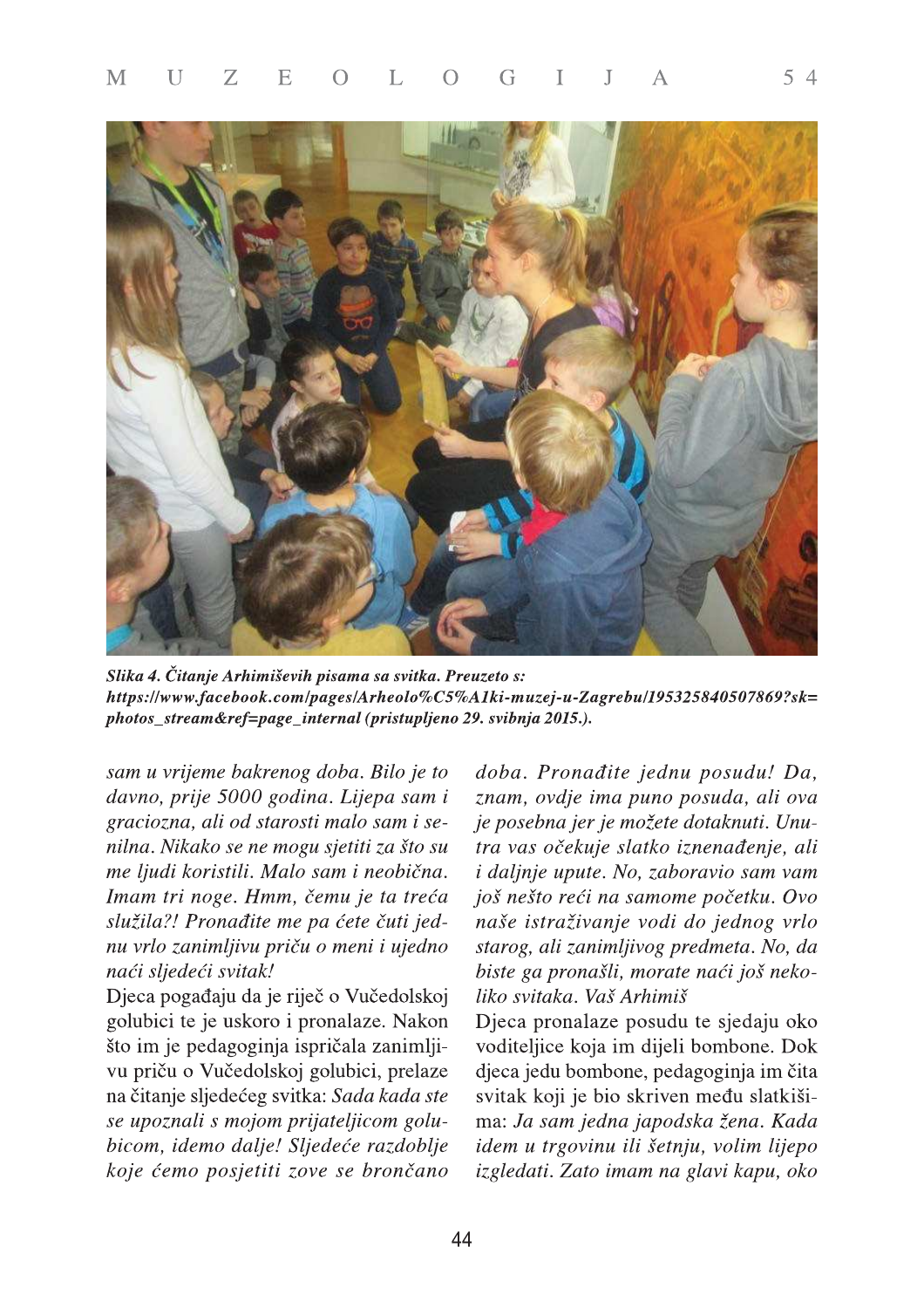vrata ogrlicu, na ramenu fibulu, a na nogama nanulice. Nakit posebno volim, a najviše volim nakit od materijala koje nam je podarila sama priroda. Pronađite moj nakit i probajte odgonetnuti kako se zove ta čudesna magijska tvar od koje je načinjen jer sad vas tamo očekuje idući zadatak!

Pedagoginja im pomaže u potrazi te im govori da je riječ o materijalu načinjenom od smole iz drveta. Jedan dječak pogodio je da je riječ o jantaru. Potom nalaze sljedeći svitak: Sada kada smo saznali mnoge nove stvari iz prapovijesti, vrijeme je da posjetimo Egipat, a da vam nije potrebna ni putovnica ni zrakoplov da dođete do tamo. Vjerujem da već puno znate o Egiptu, no jeste li ikada vidjeli nešto iz staroga Egipta? Jeste li ikada vidjeli egipatski sarkofag, papiruse ili pak mumiju? Evo male pomoći: taj predmet bio je vrlo važan u zagrobnom životu starih Egipćana. Nađite sarkofage jer vas tamo čeka novi zadatak! Vaš Arhimiš

Djeca uspješno ispunjavaju i ovaj zadatak. Djecu je zanimalo nalaze li se u sarkofazima "prave pravcate" mumije. Iz toga se može zaključiti koliko su djeca fascinirana (a i odrasli) stvarnim, autentičnim predmetima u muzeju (Hooper-Greenhill 1994: 67). Oni koji su već bili na sličnim radionicama u Arheološkome muzeju objašnjavaju drugima postupak mumificiranja. Muzejska pedagoginja u tome im pomaže postavljajući niz potpitanja poput: "Jesu li Egipćani vjerovali u zagrobni život? Zbog čega su se organi morali izvaditi iz tijela?" Zatim čitaju svitak koji su pronašli pokraj sarkofaga: Probajte pronaći svete kukce! Možete li zamisliti kako sveti kukci uopće izgledaju? Ja ne volim nikakve kukce,

## ali vi ih probajte pronaći. Sretno! Vaš Arhimiš

Djeca pronalaze vitrinu s izloženim primjercima svetih kukaca i saznaju da se sveti kukac naziva govnovalj. Zatim čitaju posljednji svitak koji će ih napokon odvesti do konačnog rješenja zagonetke: Sveti kukac, to sam ja! Ime mi je Govnovalj [smijeh djece]. Hmmm, čudno ime za svetog kukca, zar ne?! U starom Egiptu zvali su me skarabej. Bio sam simbol vječnog života, a stavljali su me mumiji na srce. Ja sam njezinoj duši pomogao da što lakše uđe u nebo. Bio sam i njezin zaštitnik na sudu. Vjerujem da ste svi gledali film Mumija. Tamo ste mogli vidjeti kako skarabeji ulaze ljudima pod kožu i onda ih pojedu. No to nije istina! Hmmm, ne znam ni sam, još uvijek sam malo ljut na ime koje su mi dali tu u Hrvatskoj. Zato sam odlučio pobjeći.

Pedagoginja otkriva jednu tajnu. Cijela današnja potraga za svitcima služila je kako bi Arhimišu pomogli pronaći njegova najboljeg prijatelja. On je pobjegao iz vitrine u kojoj se inače nalaze sveti kukci jer je bio ljut zbog imena govnovalj. Pedagoginja im otkriva još jednu tajnu - kada se skarabeji naljute, najčešće se odluče sakriti na neko veoma tamno mjesto. Djeca su odmah shvatila zagonetku te se zaputila u prostoriju gdje se nalazi Zagrebačka mumija jer je to najtamnije mjesto u Arheološkome muzeju. Tamo napokon pronalaze Arhimiševa najboljeg prijatelja, čime je njihova potraga uspješno završena.

Od tri radionice koje se obrađuju u ovom radu upravo je radionica Budi Indiana Jones imala najviše elemenata igre. Igrom se djecu snažno motivira i ona su neprestano aktivna. Piaget je smatrao da dječje ponašanje na muzejskim radionicama i u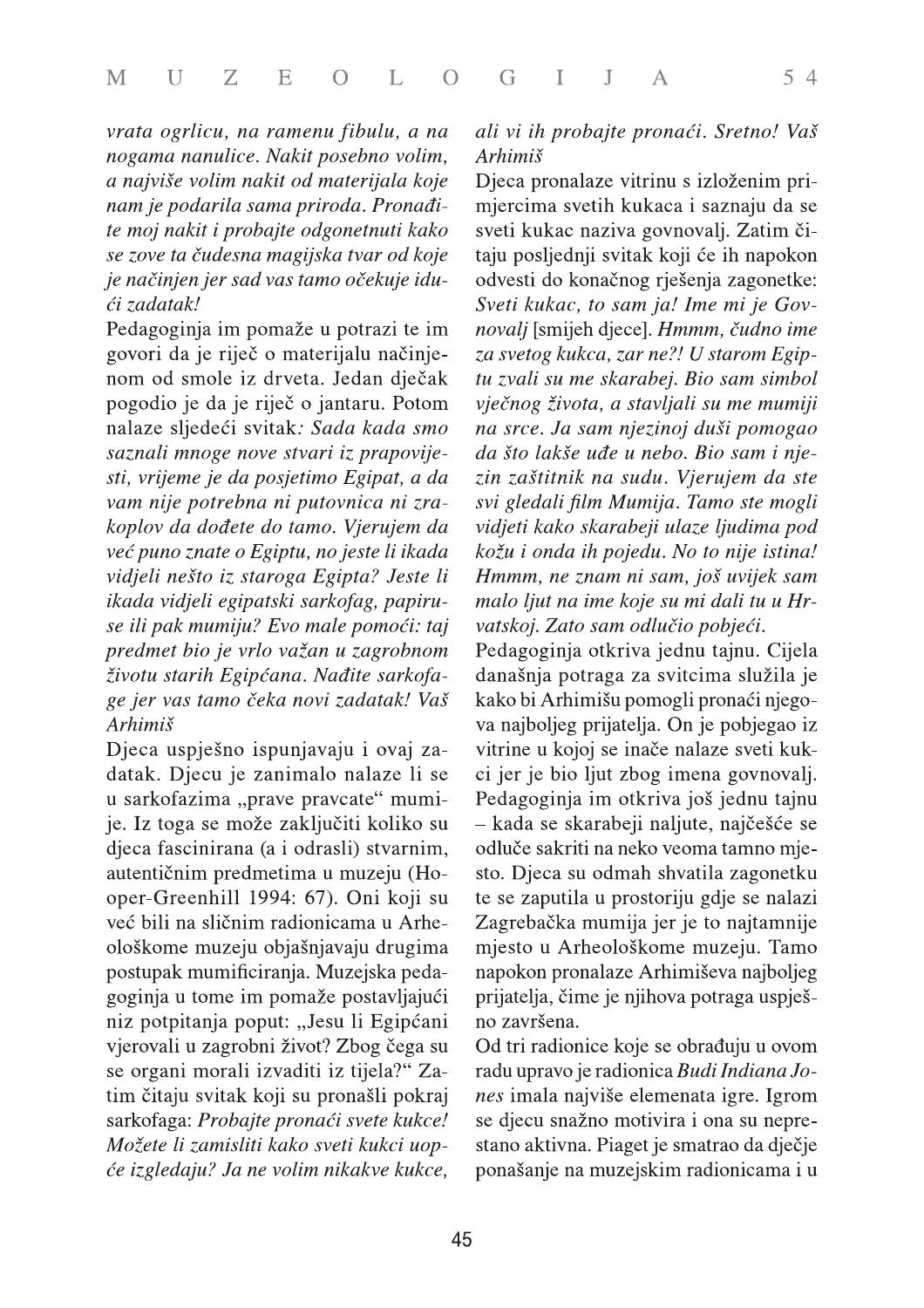|  |  |  |  |  |  |  |  | M U Z E O L O G I J A |  |  |  | $5\,4$ |  |  |
|--|--|--|--|--|--|--|--|-----------------------|--|--|--|--------|--|--|
|--|--|--|--|--|--|--|--|-----------------------|--|--|--|--------|--|--|

muzejima općenito više nalikuje na igru nego na rad u školi. Smatrao je da dječja igra odražava njihov intelektualni razvoj. Upravo igranjem djeca stvaraju značenja koja su im potrebna za razumijevanje svijeta oko sebe (Hein 1998: 143). Ova je radionica poticala razvoj prije svega triju inteligencija: logičko-matematičke, lingvističke i prirodne inteligencije.

Cijela radionica bila je osmišljena na izvršavanju zagonetki zapisanih na svitcima koje je djeci ostavljao Arhimiš. Sposobnost zapažanja i logičkog zaključivanja upravo je ono što čini logičko-matematičku inteligenciju. Neka od pitanja koja je pedagoginja postavljala također su tražila logičko zaključivanje (npr. "Zašto je tijekom mumificiranja bilo potrebno odstraniti organe? Zašto su Egipćani živjeli baš uz rijeku Nil?"). Lingvistička inteligencija snažno se poticala tijekom cijele radionice s obzirom na to da se radionica temeljila na čitanju svitaka te pozornom slušanju kako bi se mogla odgonetnuti zagonetka. Djeca su također imala priliku naučiti neke nove riječi (fibula, nanulice, svitak, sarkofag itd.) te tako obogatiti svoj vokabular. Na ovoj radionici mogla su jedna drugima prepričavati ono što su prethodno znala o procesu mumificiranja te o životu starih Egipćana.

Zagonetke su naučile djecu o izgledu prve ljudske nastambe (izgrađene od gline i drva) te kako izgleda jantar i kako se dobiva. Također im je pružena prilika da u ruke prime svitak i posude izrađene od keramike i bronce, saznaju koja su četiri glavna organa po egipatskom vjerovanju i slično, što sve potiče razvoj prirodne inteligencije.

Prirodnoj se inteligenciji još može pridodati i prostorna inteligencija. Ona je bila zastupljena u vidu snalaženja u prostoru, i u muzejskome i u prostoru uopće. Prije nego što bi pročitala određenu zagonetku, muzejska bi voditeljica primjerice pitala djecu: "Na kojem su kontinentu živjeli Egipćani? Znate li na području koje je današnje države živio stari narod Etruščana? Gdje su živjeli Japodi?" Tako se upotrebom zemljopisne karte poticao razvoj i ove vrste inteligencije.

### Radionica Rimski mozaici

Posljednja radionica koju ću obraditi u ovom radu održala se 2. travnja 2015. godine pod nazivom Rimski mozaici. Zajedno s pedagoginjom djeca odlaze u kratak obilazak Antičke zbirke. Najprije prolaze kroz Grčku zbirku i razgledavaju predmete kao što su vaze, nakit, kameni spomenici itd. Tijekom razgledavanja postava muzejska pedagoginja stalno djeci postavlja različita pitanja: "Koji su sve motivi prikazani na vazama? Što se sve u njima čuvalo? Od kojeg je materijala izrađen ovaj nakit?" Tako ih motivira te osigurava njihovo aktivno sudjelovanje. Nakon toga slijedi središnji dio radionice, odnosno razgledavanje rimskih mozaika. Pedagoginja pita djecu znaju li što su to mozaici te jesu li već prije čuli za njih. Potom svi zajedno promatraju dijelove sačuvanih mozaika koji se čuvaju u Muzeju. Djeca promatraju motive na mozaicima te ustvrđuju da su na njima najčešće prikazani antički bogovi, biljke i životinje te različite scene iz mitologije i svakodnevnog života. Pedagoginja savjetuje djeci da već pomalo počnu razmišljati o tome što će biti motiv njihovih mozaika od kolaža. Jedan dječak govori kako je prošlog ljeta bio u Tunisu i ondje vidio jedan mozaik (mozaik Fatimine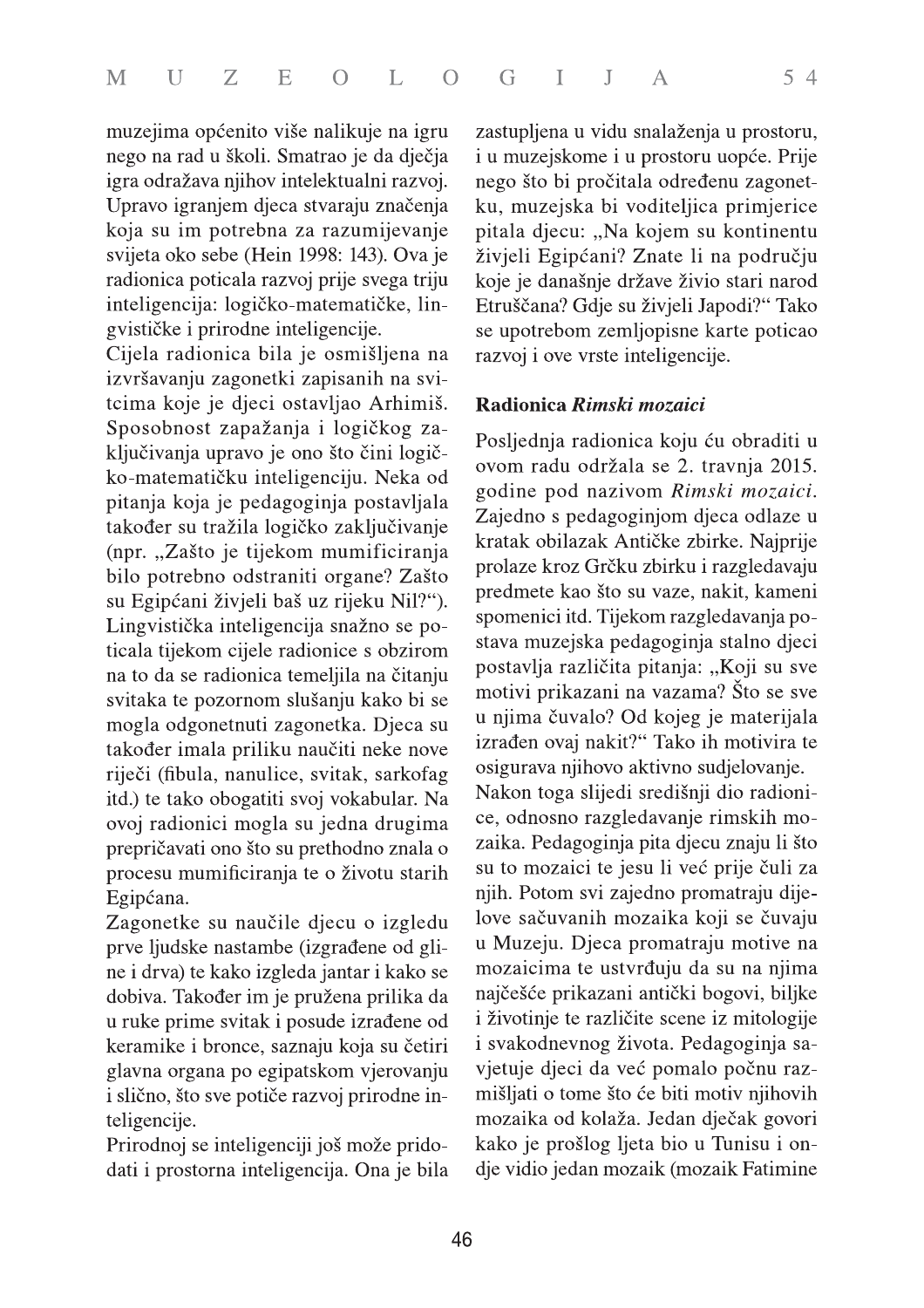ruke) koji mu se jako svidio te će mu to poslužiti kao inspiracija pri izradi vlastitog mozaika.

Potom nakratko prolaze kroz ostatak antičkog postava i promatraju rekonstrukciju rimske kuhinje te posude i začine kojima su se koristili stari Rimljani (sezam, kadulju, mak, papar, mažuran, metvicu, bobice lovora, lišće limuna...). Svi su začini izloženi te se mogu vidjeti i pomirisati. Razgledavajući ostatak postava, djeca uočavaju još nekoliko mozaika s različitim motivima. Tijekom cijele radionice muzejska pedagoginja vodi neprekidan dijalog s djecom. Pitanjima ili pak sitnim provokacijama navodi ih da sama dođu do zaključaka. Potom svi zajedno odlaze u prostoriju radionice na završnu fazu u kojoj će svako dijete imati priliku napraviti vlastiti mozaik. Sjedaju za dva velika stola te se raspoređuju tako da svako dijete ima dovoljno mjesta za neometan rad, što je veoma bitno jer je upravo udobnost jedan od osnovnih preduvjeta za proces učenja (Hein 1998: 137).



Slika 5. Mozaik s motivom kuće. Preuzeto s: https://www.facebook.com/195325840507869/ photos/pb.195325840507869.-2207520000. 1435618269./922974171076362/?type=3&theater (pristupljeno 29. svibnja 2015.).

Svako dijete zatim dobiva komad papira na kojemu olovkom izrađuje skicu svojeg mozaika. Potom lijepe komadiće kolaža koji je već prethodno bio izrezan na kockice. Nakon otprilike pola sata sva su djeca završila s izradom mozaika te zajedno promatraju i komentiraju svoje uratke i fotografiraju se s njima.

Za radionicu Rimski mozaici može se reći da je riječ o likovnoj radionici, obliku muzejske radionice koji je najčešće zastupljen. Kao i sve druge likovne radionice, i ova radionica u prvom redu doprinosi razvoju i razvitku prostorne inteligencije. Ona se, kao što je poznato, na prvome mjestu odnosi na sposobnost opažanja vizualno-prostornog svijeta te na sposobnost njegova prikazivanja. U ovom slučaju to su bili mozaici iz rimskog razdoblja. Osobe kod kojih je izražena ova vrsta inteligencije osjetljive su na boje, linije, oblike, likove te njihove međusobne odnose. Upravo su te sposobnosti bile potrebne u izradi mozaika od kolaža. Ne treba zanemariti ni tjelesno-kinestetičku inteligenciju jer je ovakav tip radionice oblik učenja koji uključuje aktivnost. Radionica je neizravno poticala i razvoj lingvističke te interpersonalne inteligencije s obzirom na to da su djeca vodila stalan dijalog i s muzejskom pedagoginjom i međusobno. Razvoj prirodne inteligencije nije bio osobito izražen. Može se tek primijetiti da su se djeca tijekom razgledavanja antičkog postava imala priliku susresti sa začinima kojima su se koristili stari Rimljani, poput mažurana, lovora, metvice, kadulje itd. Drugih znatnijih poticaja za razvoj ove vrste inteligencije nije bilo. Tijekom obilaska, osim sa začinima, djeca su se susrela s brojnim mozaicima, ali i drugim umjetničkim djelima iz tog vre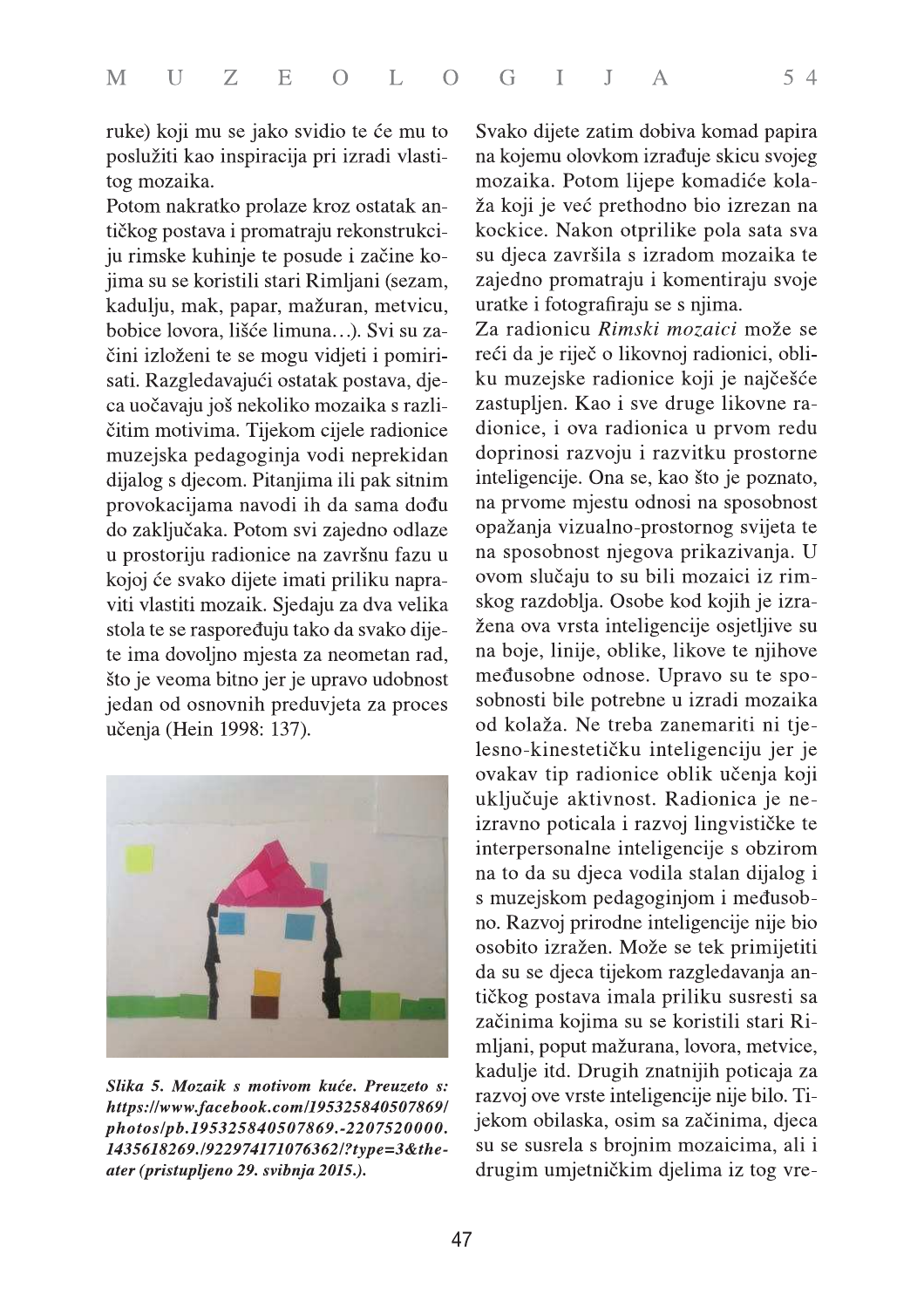mena. Upravo bi se to moglo navesti kao primjer za razvoj intrapersonalne inteligencije. Naime, u doticaju s umjetničkim djelom kod djece se razvija osjećaj za lijepo i potiče se mogućnost kritičkog razmišljanja, što u konačnici rezultira izgrađivanjem vlastite osobnosti (Hooper-Greenhill 1994: 52).

## Tumačenje i vizualno predstavljanje rezultata istraživanja

Ovim istraživanjem nastojala sam utvrditi koje se inteligencije razvijaju tijekom praktične izvedbe radionica. Kao što je poznato, nijedna inteligencija ne postoji sama za sebe te je nikada ne možemo promatrati izdvojenu od drugih inteligencija. One su gotovo uvijek u međusobnoj interakciji te imaju složeno zajedničko djelovanje. Radionice koje sam u ovom radu obradila potvrdile su ovu tezu. Nakon analize aktivnosti na radionicama pokušala sam oblikovati svojevrstan alat kojim se može pratiti koje su vrste inteligencija bile zastupljene tijekom provedbe određene radionice. Tijekom obrade materijala došla sam na ideju određivanja ljestvice koja bi pokazivala koliko aktivnosti na radionici potiču razvoj inteligencije.

U Tablici 1 nalazi se shematski prikaz svih triju radionica koje su u radu bile detaljno opisane. U njoj se vidi koje su vrste inteligencija i u kojoj mjeri bile poticane na pojedinim radionicama. Pri određivanju potencijala koji aktivnost ima za poticaj razvoja inteligencije odlučila sam se za tri stupnja vrednovanja koji su u tablici naznačeni kao tri zvjezdice. Ako su prisutne tri zvjezdice, radionica je svim svojim aktivnostima poticala razvoj određene inteligencije. Dvije zvjezdice predstavljaju radionicu koja je u većem dijelu poticala razvoj određene inteligencije, a samo jedna zvjezdica znači da je radionica u manjem dijelu usmjerena razvoju određene inteligencije. Niti jedna zvjezdica, očito, znači da nijedna aktivnost nema aspekt koji razvija tu određenu inteligenciju. Pri dodjeljivanju zvjezdica moguće je voditi se različitim kriterijima. Kod inteligencija poput lingvističke, glazbene i prostorne vodila sam se kriterijem razlikovanja aktivnoga i pasivnog korištenja inteligencijom. Kod primjerice aktivnosti za lingvističku inteligenciju potpuni broj zvjezdica dala sam radionici na kojoj su djeca osim čitanja ili slušanja imala priliku sama nešto napisati ili pak predstaviti.

```
slušanje \longrightarrow govorenje
\check{c}itanje \longrightarrow pisanje
```
Slično je i s upotrebom glazbene inteligencije. Naime, pasivnom upotrebom te inteligencije smatra se slušanje glazbe, a produkcija, odnosno aktivnosti poput pjevanja, sviranja ili skladanja smatrale bi se aktivnom primjenom.

```
slušanje \longrightarrow pjevanje, sviranje,
                  skladanje, plesanje
```
Pasivnom upotrebom prostorne inteligencije smatrala sam aktivnosti poput promatranja umjetničkih djela, mapa, zemljopisnih karata te 3D objekata. Aktivna primjena ove inteligencije podrazumijevala je rukovanje različitim predmetima i umjetničkim djelima te njihovu izradu. Najčešći su primjer aktivne upotrebe ove vrste inteligencije u muzejima tzv. likovne radionice na kojima djeca imaju priliku crtati ili izrađivati različite predmete.

```
promatranje \longrightarrow stvaranje
                      (umjetničkih djela,
                      mapa, 3D objekata)
```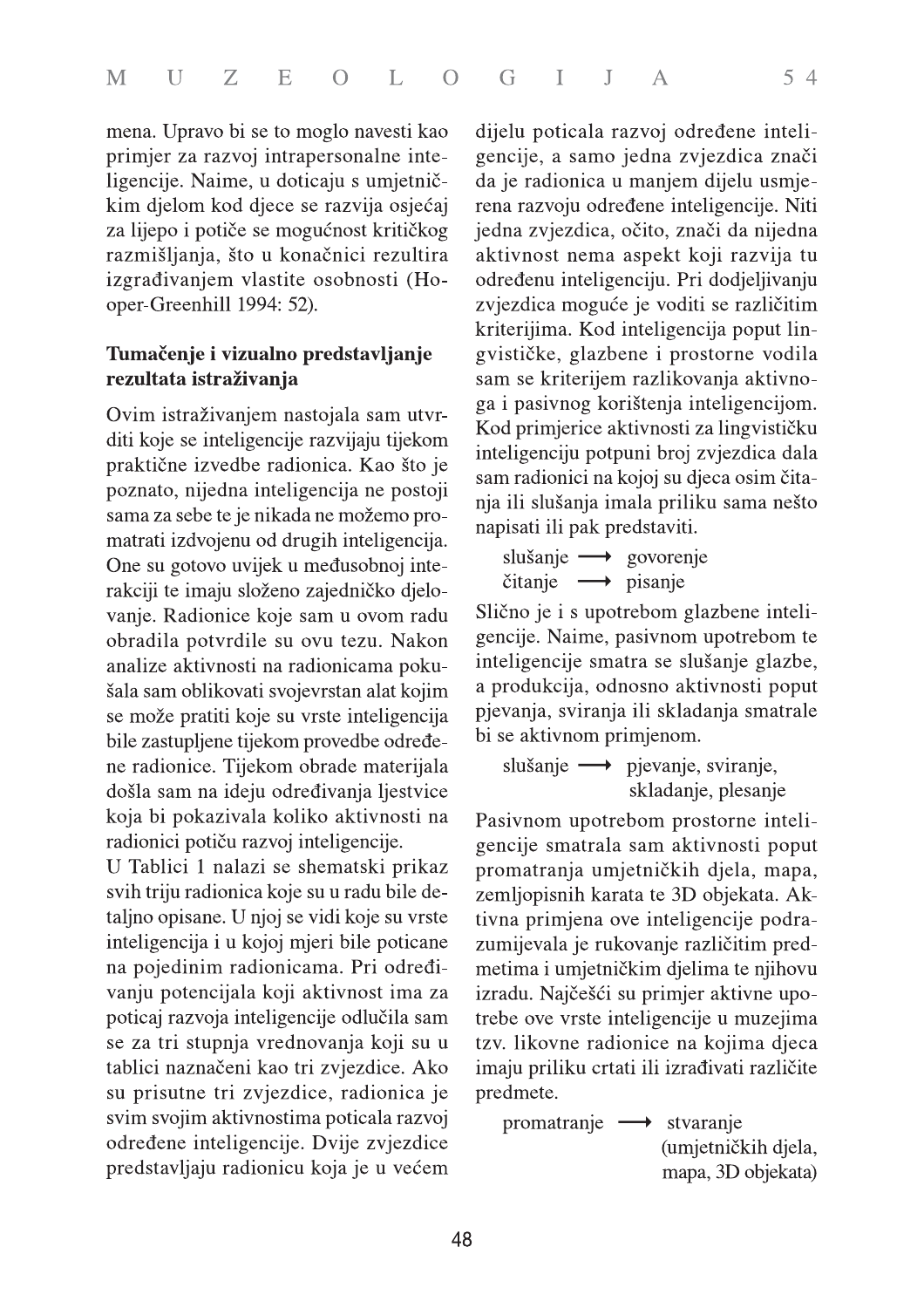Ovomu pasivno-aktivnom odnosu pridodana je i vremenska zastupljenost, odnosno koliko vremena tijekom radionice traju pojedine aktivnosti.

Ostale vrste inteligencija poput logičko-matematičke, tjelesno-kinestetičke, interpersonalne, intrapersonalne i prirodne nije moguće promatrati u okvirima pasivne ili aktivne primjene. Zato sam se pri vrednovanju aktivnosti osvrnula samo na vremensku zastupljenost tijekom radionice. Na osnovi navedenih kriterija zatim se procjenjuje koliko će zvjezdica biti dodijeljeno. Naravno, za točno određenje potrebno je detaljnije razviti ove ili dodatne kriterije kojima bi se možda postigla bolja i preciznija mjerljivost radi pouzdanosti upotrebe alata. Naravno, pritom treba obratiti pozornost isprepletanju različitih inteligencija u aktivnostima.

Upotrebom ovakvog alata može se već na prvi pogled jasno uočiti koje su vrste inteligencija najčešće poticane u muzejskim radionicama, a koje su tek marginalno bile zastupljene ili pak uopće nisu bile zastupljene. Tijekom svojeg istraživanja ustanovila sam da većina muzejskih radionica potiče razvoj prostorne i tjelesno-kinestetičke inteligencije, što se također daje iščitati iz prikazane tablice. Razloge treba tražiti u činjenici da se većina muzejskih radionica svodi na vrstu likovnih radionica u kojima se najčešće crta, slika ili pak izrađuje predmete, što implicira korištenje upravo dvjema spomenutim inteligencijama. Ovo istraživanje također je pokazalo da poticanje razvitka određene inteligencije uvelike ovisi o samoj radionici, odnosno o njezinoj vrsti, kao i o tematici kojom se ona bavi. Ipak, neke inteligencije pokazale su

|                                     | CSI: Upoznajmo<br>svoje kosti | Budi Indiana<br>Jones       | Rimski<br>mozaici |
|-------------------------------------|-------------------------------|-----------------------------|-------------------|
| Lingvistička inteligencija          | ☆ ☆                           | ☆☆                          | ☆☆                |
| Logičko-matematička inteligencija   | ☆☆☆                           | ****                        | ☆                 |
| Prostorna inteligencija             | ☆ ☆ ☆                         | $\frac{1}{2}$ $\frac{1}{2}$ | ☆ ☆ ☆             |
| Tjelesno-kinestetička inteligencija | ☆ ☆ ☆                         | ☆                           | ** ** **          |
| Glazbena inteligencija              |                               |                             |                   |
| Interpersonalna inteligencija       | ☆ ☆ ☆                         | ☆☆☆                         | ☆☆                |
| Intrapersonalna inteligencija       | ☆ ☆ ☆                         | ☆☆                          | ☆ ☆ ☆             |
| Prirodna inteligencija              |                               | ** **                       |                   |

Tablica 1. Prikaz zastupljenosti višestrukih inteligencija na radionicama u Arheološkome muzeju u Zagrebu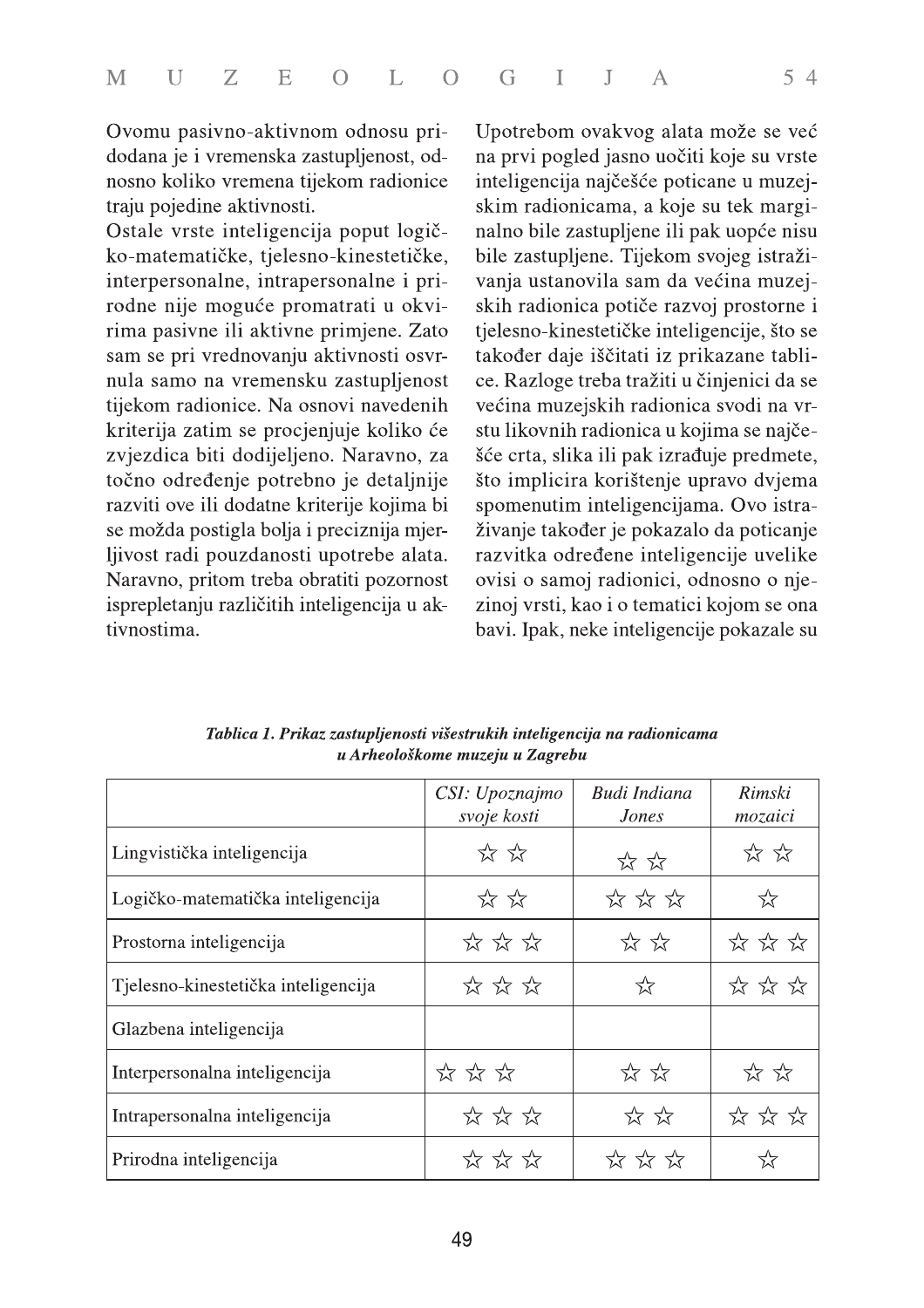se relativno ustaljenima, neovisno o kojim se radionicama radi. Riječ je o interpersonalnoj, intrapersonalnoj te lingvističkoj inteligenciji. Neovisno o vrsti radionice gotovo se uvijek potiče razvoj interpersonalne inteligencije s obzirom na to da su djeca tijekom radionica u stalnoj interakciji, i međusobno i s muzejskim pedagogom, čime ujedno osnažuju i svoju lingvističku inteligenciju. Potvrda ove teze može se pronaći i u stajalištima Johna Deweyja koji je smatrao da djeca oblikuju svoje težnje u interakciji s kulturom, djelatnostima i ljudima koji ih okružuju, čime razvijaju socijalne i komunikacijske vještine (Milutinović 2003). Naime, na zabavan način i igranjem djeca uvijek nauče i pokoju novu riječ te tako obogaćuju svoj vokabular. Aktivnosti kojima bi se dodatno poticao razvoj interpersonalne i lingvističke inteligencije mogle bi obuhvaćati različite oblike timskog rada poput održavanja debata, snimanja kratkih radijskih i televizijskih emisija, pisanja novinskih članaka, izrade plakata. S druge pak strane, iznošenje stavova i mišljenja najbolje bi se moglo ostvariti aktivnostima koje uključuju razgovor, debate, priče i rasprave.

Razvoj intrapersonalne inteligencije također je veoma stalan jer dijete na svakoj radionici spoznaje nešto novo o sebi te se tako potiče i razvitak osobnosti. Primjerice, tijekom navedenih radionica u njima se moglo pobuditi zanimanje za medicinu, forenziku, arheologiju, povijest, likovnu umjetnost itd.

S druge strane, prirodna inteligencija uvelike ovisi o samom tipu radionice te njezinoj tematici. Pogledom na tablicu može se iščitati da je ova inteligencija bila relativno zastupljena u obrađenim radionicama. Ove radionice također su

dobar primjer radionica u kojima se djecu različitim pitanjima i potpitanjima navodi da sama dođu do zaključaka, čime se potiče njihovo logičko razmišljanje, a samim time i razvoj logičko-matematičke inteligencije. U sklopu muzejskih radionica ova vrsta inteligencije mogla bi se dodatno unaprijediti korištenjem različitim dijagramima te samim iznošenjem brojčanih informacija, primjerice o tome prije koliko su godina živjeli određeni narodi i sl.

Gledajući ukupne rezultate iz tablice, vidljivo je da su obrađene radionice obuhvatile širok raspon inteligencija, izuzev glazbene inteligencije. Nedostatak ove inteligencije bio je uočljiv i na tri obradene radionice i na svim drugim radionicama na kojima sam imala priliku sudjelovati, a koje u radu nisu bile detaljnije prikazane. No, ne bi trebalo biti tako zato što postoje brojni načini primjene ove vrste inteligencije. Sama pozadinska prisutnost glazbe uz koju se djeca tijekom radionica mogu zabaviti i opustiti jedan je od najjednostavnijih i najboljih primjera za to. Neke od aktivnosti kojima se također može aktivirati ovu inteligenciju jesu smišljanje rimovanih pjesmica, pjevanje, sviranje te plesanje, što također pridonosi i razvoju drugih inteligencija, poput tjelesno-kinestetičke.

Smatram da bi muzejske radionice trebale poticati razvoj što je moguće većeg broja različitih inteligencija. Radionica kojom bi se to moglo postići trebala bi pružati veoma širok izbor aktivnosti te bi trebala biti uistinu pomno osmišljena. Ipak, treba imati na umu da nije uvijek moguće u sklopu jedne radionice poticati razvoj baš svih inteligencija. Umjesto toga bi se mogao osmisliti veći broj raznolikih radionica kako se ne bi dogodilo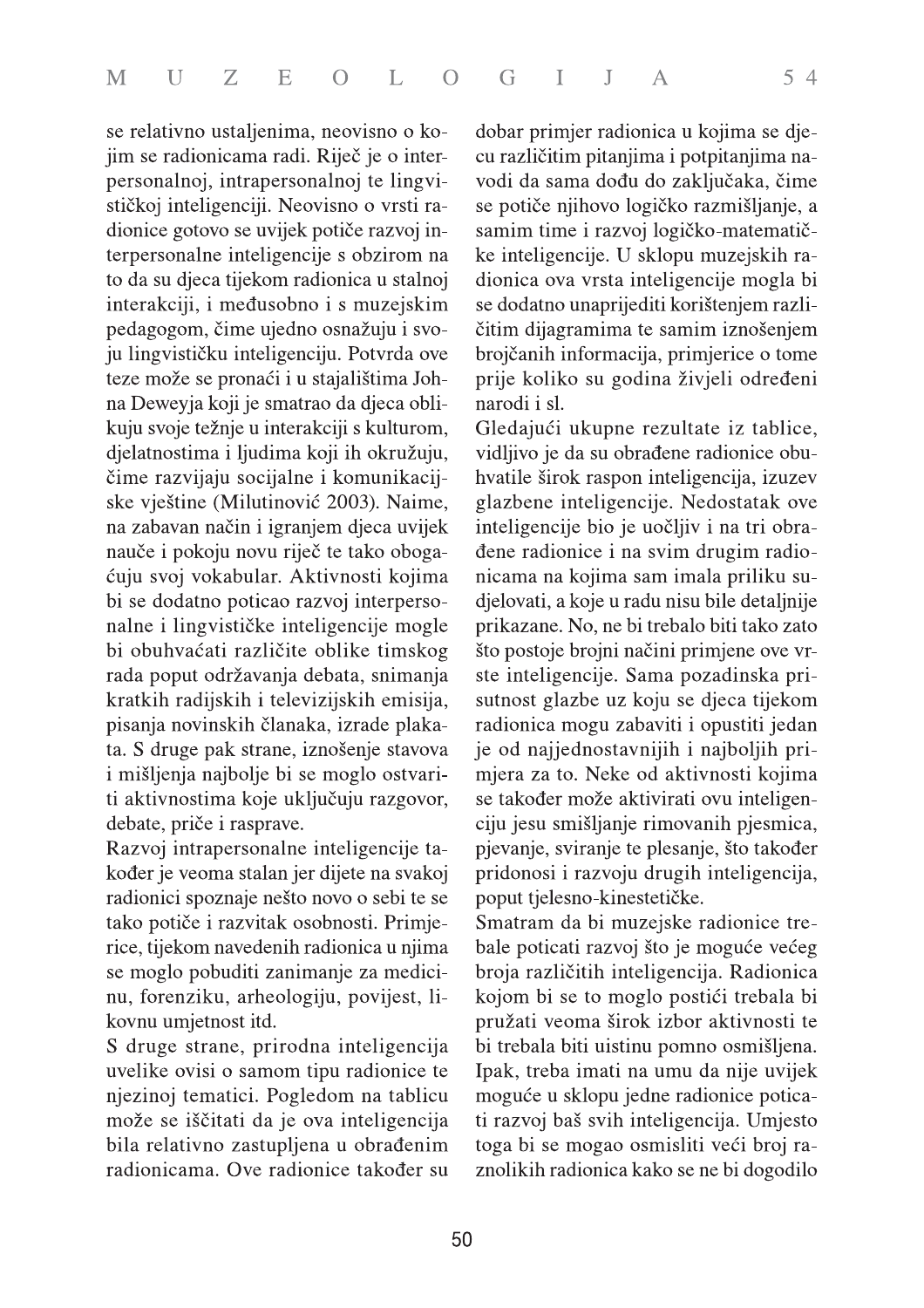da neke vrste inteligencija, kao što je čest slučaj s glazbenom inteligencijom, budu u potpunosti zapostavljene. Da bi svijet u kojemu živimo mogao normalno funkcionirati, potrebni su ljudi koji posjeduju različite talente. Stoga smatram da bi alat koji predlažem u ovom radu mogao znatno pomoći pri planiranju muzejskih radionica, ali i u njihovu vrednovanju. Njime bi muzeji kao odgojno-obrazovne ustanove mogli omogućiti razvijanje različitih talenata koje svaki pojedinac nosi u sebi.

## ZAKLJUČAK

U ovom radu nastojala sam prikazati način na koji muzejske radionice utječu na razvoj višestrukih inteligencija kod djece. Rad se temelji na teorijskoj osnovi Gardnerovih višestrukih inteligencija koja je potom primijenjena na konkretne radionice organizirane i provedene u Arheološkome muzeju u Zagrebu. Temelj Gardnerove teorije višestrukih inteligencija zasniva se na ideji da je današnje poimanje inteligencije preusko te da svaki pojedinac može biti inteligentan na više načina i doživljavati svijet na sebi svojstven način. U radu je posebno naglašen obrazovni aspekt muzeja te njegova otvorenost prema korisnicima, u ovom slučaju djeci. Navedenu tvrdnju potkrijepila sam teorijskim okvirom u kojemu se ističe važnost muzejske edukacije te njezina čvrsta povezanost sa samim konceptom muzeja. Muzejsku se edukaciju stoga, najopćenitije govoreći, može definirati kao svojevrsnu komunikaciju s publikom. Dakle, poseban se naglasak stavlja na "otvorenost" muzeja. Pod tim se u prvom redu podrazumijeva usmjerenost korisnicima i otvorenost prema

široj publici. Muzej se sve više počinje shvaćati kao mjesto drukčijeg poimanja svijeta. Jedna od osobitosti učenja u muzejima jest i mogućnost učenja tijekom djelovanja te učenja tako da se novo znanje pripoji prijašnjim znanjima.

U radu su obrađene tri muzejske radionice u kojima su sudjelovala djeca pretežito školskog uzrasta. Nastojala sam prikazati koje se vrste inteligencija potiču na muzejskim radionicama te koje su od njih zastupljene u većoj mjeri. Zaključila sam da bi radionice trebale biti još raznovrsnije te poticati razvoj što je moguće više vrsta inteligencija. Opisima i analizama radionica nastojala sam utvrditi koje su se vrste inteligencija najviše poticale i kako. Također sam obratila pozornost i vrstama inteligencija koje su bile slabije zastupljene ili pak uopće nisu bile zastupljene. Na radionicama sam nastojala uočiti i elemente konstruktivističkog muzeja, kao što su mogućnost učenja djelovanjem, manipulacija predmetima, socijalna interakcija s drugom djecom te povezivanje novih informacija s već postojećima. Tijekom istraživanja predložila sam koncept svojevrsnog alata za određivanje koje se inteligencije i u kojoj mjeri potiču različitim aktivnostima na tri muzejske radionice održane u Arheološkome muzeju u Zagrebu. Ovaj alat nužno je dalje razvijati, ali čak i na ovoj konceptualnoj razini mogao bi poslužiti muzejskim pedagozima i svima onima koji organiziraju/provode radionice za osvještavanje o raznolikim talentima i sposobnostima sudionika, kao i o manjoj ili većoj zastupljenosti aktivnosti na radionicama koje razvijaju određene inteligencije. Ovakav način analize tijekom pripreme obrazovnih programa mogao bi pridonijeti njihovoj većoj raznovrsnosti.